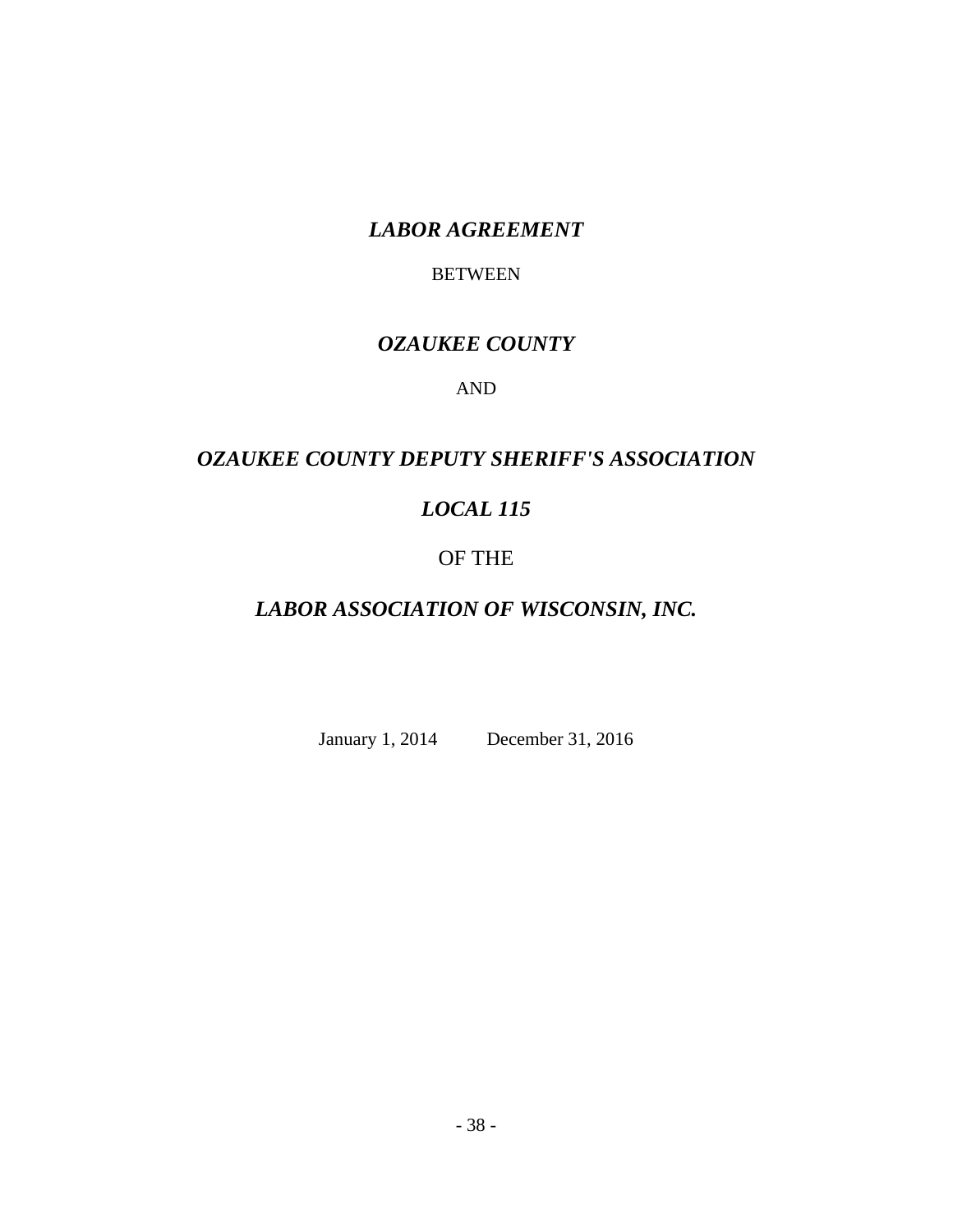## **TABLE OF CONTENTS**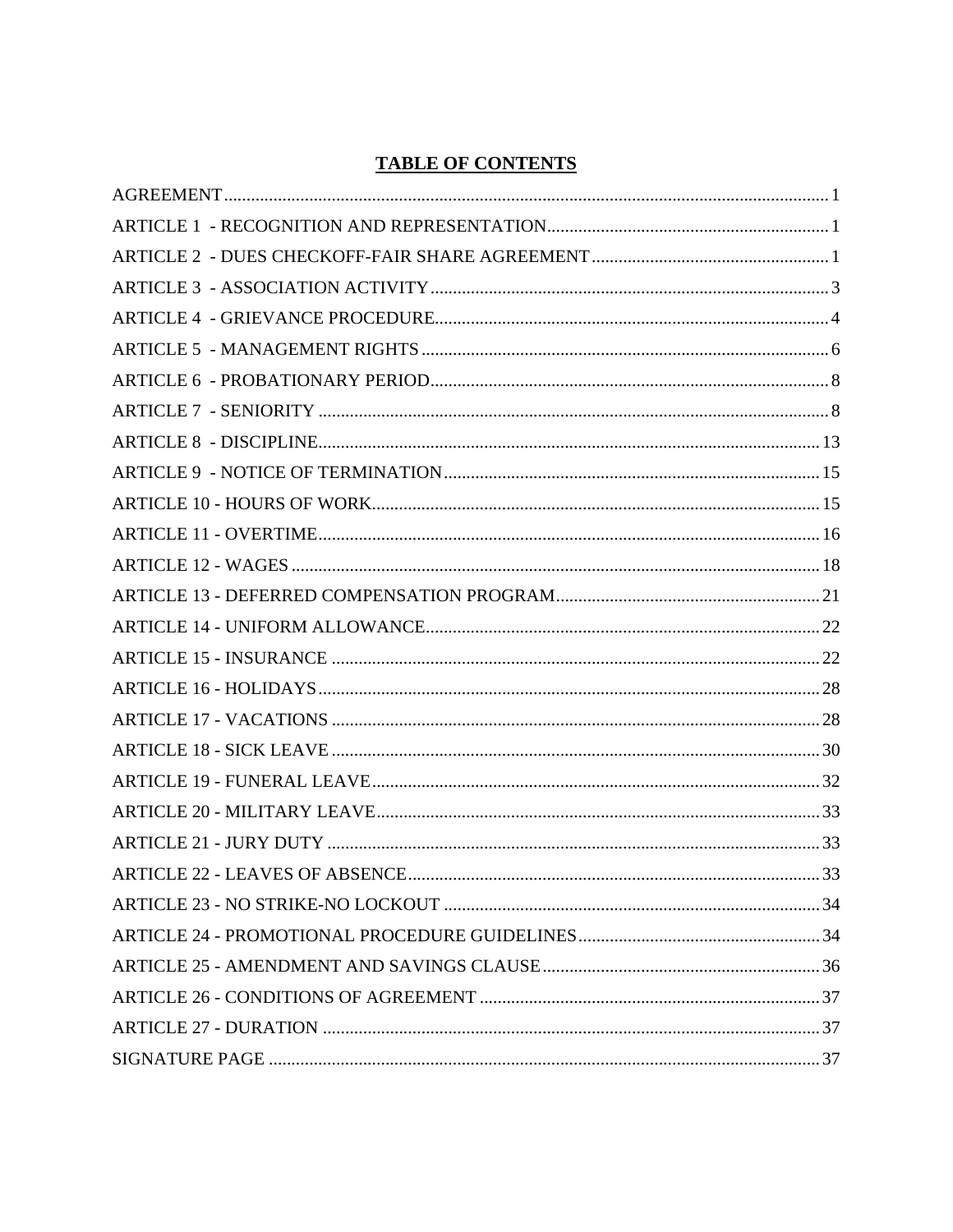| $\mathbf 1$    | <b>AGREEMENT</b>                                                                                 |
|----------------|--------------------------------------------------------------------------------------------------|
| 2              | THIS AGREEMENT made and entered into by and between Ozaukee County, through its                  |
| 3              | duly authorized Executive Committee, hereinafter referred to as the "Employer," and the Ozaukee  |
| $\overline{4}$ | Deputy Sheriffs' Association, Local 115 of the Labor Association of Wisconsin, Inc., hereinafter |
| 5              | referred to as the "Association".                                                                |
| 6              | It is the purpose of this Agreement and the desire of the parties thereto to protect and promote |
| 7              | the interest and welfare of the general public to whom the parties provide services, to maintain |
| 8              | harmonious labor relations without interruption of services, to obtain an agreement covering the |
| $\mathsf 9$    | wages, hours and conditions of employment, to provide for the well-being of the employees and to |
| 10             | allow the County to operate and manage it affairs effectively and efficiently.                   |
| 11             | In the event of any conflict between a provision of this Agreement and any County                |
| 12             | Resolution or Ordinance relating to the wages, hours and conditions of employment of the         |
| 13             | employees included in the bargaining unit, the provisions of the Agreement shall control.        |
| 14             |                                                                                                  |
| 15             | <b>ARTICLE 1 - RECOGNITION AND REPRESENTATION</b>                                                |
| 16             | <b>Section 1.01 - Recognition:</b> The Employer recognizes the Association as the exclusive      |
| 17             | bargaining agent for all sworn personnel classified by Ozaukee County as protective occupation   |
| 18             | participants in the Wisconsin Retirement System per 40.02(48)(a) Wis. Stats., (including all     |
| 19             | individuals serving probationary periods) employed by the Ozaukee County Sheriff's Department,   |
| 20             | excluding Jailers, Jail Sergeants, office clericals, supervisory, managerial, executive and      |
| 21             | confidential employees for the purpose of collective bargaining with the County or its lawfully  |
| 22             | authorized representatives, on questions of wages, hours and conditions of employment.           |
| 23             | Wherever the term "employee" or "employees" is used in this Agreement, shall refer to full-      |
| 24             | time employee or employees unless specifically provided otherwise.                               |
| 25             | The representative of the Sheriff, whenever used in this Agreement, shall refer to the           |
| 26             | Undersheriff or Captain and then to a supervisor who is not included in the bargaining unit.     |
| 27             |                                                                                                  |
| 28             | <b>ARTICLE 2 - DUES CHECKOFF-FAIR SHARE AGREEMENT</b>                                            |
| 29             | <b>Section 2.01 - Dues Checkoff:</b>                                                             |
| 30             | The employer, upon receipt of an authorization card at the Human Resources<br>a)                 |
|                | $\mathbf{1}$                                                                                     |
|                |                                                                                                  |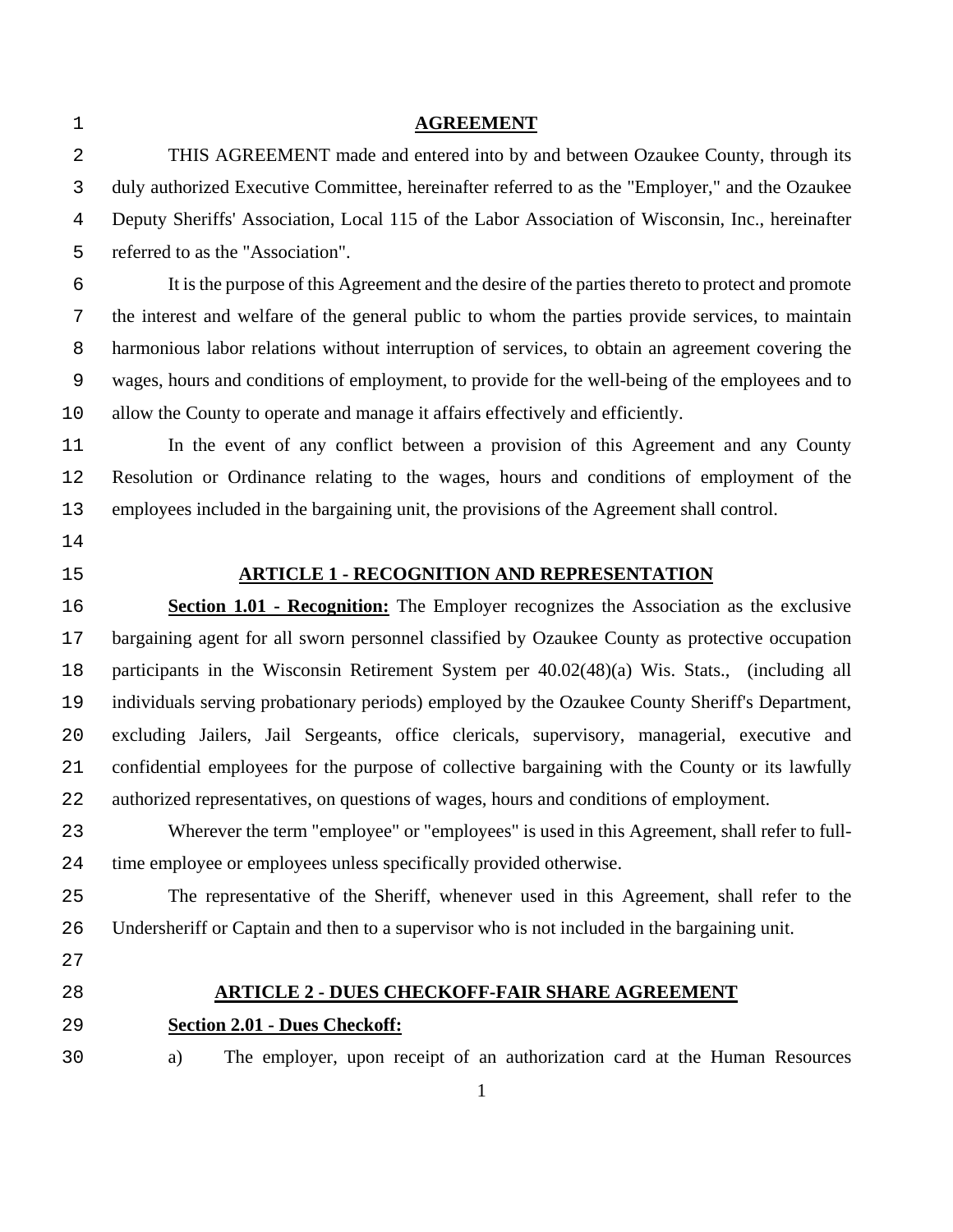Department, shall deduct Association dues from the payroll checks of all employees so authorizing the deduction in an amount certified by the Treasurer of the Association. Checkoff shall become effective in the next pay period designated for such deductions after filing such card with the Human Resources Department. The County agrees that it will make deductions from the employees' paychecks for Association dues and the amount of the employee contribution for health insurance premium costs during different pay periods, if the County can reach the same agreement with all of its unionized employees.

b) Changes in the dues' amounts to be deducted shall be certified by the Association at least thirty (30) calendar days before the date on which the change is to be effective.

c) The Association shall indemnify, defend, and save the Employer harmless against any and all claims, demands, suits, orders or judgments that shall arise out of or by reason of action taken by the Employer in compliance with employee payroll deduction authorization cards submitted by the Association to the Employer.

## **Section 2.02 - Fair Share Agreement:**

a) Representation. The Association, as the exclusive representative of all employees in the bargaining unit, represents all such employees, both Association and non-Association, fairly and equally, and all employees in the bargaining unit shall be required to pay their proportionate share of the costs of such representation as set forth in this Article.

b) Membership. No employee shall be required to join the Association, but membership in the Association shall be made available to all employees who apply, consistent with the Constitution and By-Laws of the Association. No employee shall be denied Association membership on the basis of race, color, sex, age, religion, national origin, ancestry, disabilities, marital status, arrest or conviction record, or sexual orientation.

c) Payroll Deduction. Effective upon two (2) full months of employment, the Employer shall deduct once each month from the earnings of each employee in the bargaining unit who has not authorized dues checkoff as provided in Section 2.01, an amount certified by the Association as the proportionate share of the cost of the collective bargaining process and contract administration measured by the amount of dues uniformly required of all members and pay said amount to the Treasurer of the Association on or before the end of the month in which said deduction was made.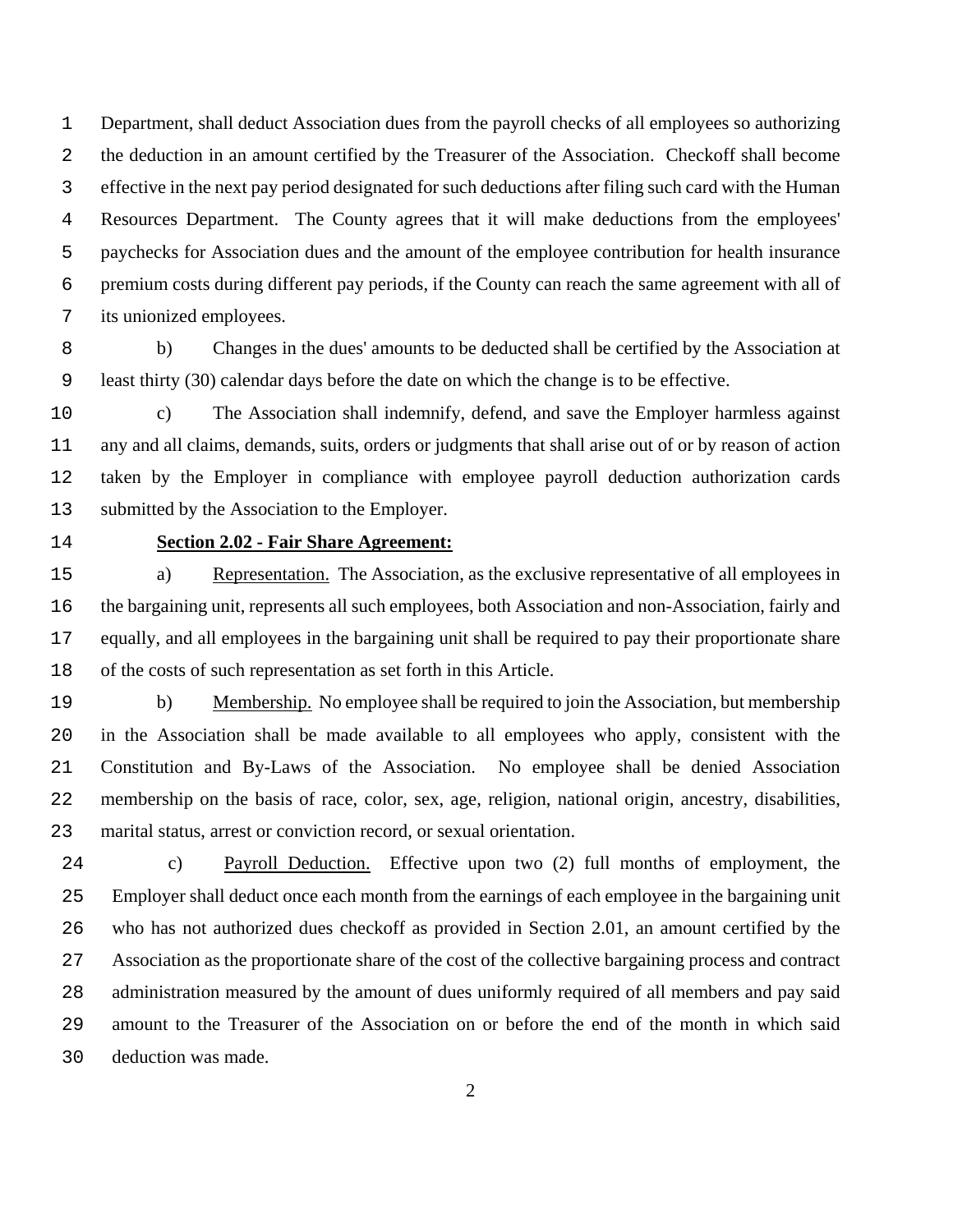Changes in the amount to be deducted shall be by written notification from the Association to the Employer at least thirty (30) calendar days prior to the effective date of any such change.

The Employer shall not be required to submit any amounts to the Association under this Agreement for employees otherwise covered who are on layoff, leave of absence or other status in which they receive no pay for the pay period normally used by the Employer to make such deductions.

The Employer shall provide the Association with a list of the names of all employees from whom such deductions are made with each monthly remittance to the Association.

If an error is discovered with respect to any deduction under this provision, the Employer shall correct said error by appropriate adjustment in the next paycheck used by the Employer to make such deductions.

d) Employer Saved Harmless. The Association shall indemnify, defend, and save the Employer harmless against any and all claims, demands, suits, orders or judgments that shall arise out of or by reason of action taken by the Employer in compliance with this Section.

- 
- 

### **ARTICLE 3** - **ASSOCIATION ACTIVITY**

**Section 3.01:** No Association business shall be conducted with or by employees who are on duty. This provision, however, shall not operate as to prevent a committee member or officer from participating in any grievance or bargaining session in accordance with the procedures outlined in this Agreement nor to prevent certain routine business, such as the posting of the Association notices and bulletins, provided that permission is first obtained from the Sheriff or the Sheriff's representative.

**Section 3.02:** Business agents or representatives of the Association having business with the officers or individual members of the Association may confer with such Association officers or members during the course of the workday for a reasonable time, provided that permission is first obtained from the Sheriff or the Sheriff's representative.

**Section 3.03**: Space shall be provided on a department bulletin board for the posting of Association notices, announcements, etc. Any such materials posted on the bulletin board shall be initialed by a local Association officer.

**Section 3.04:** The Association shall be represented in negotiations and grievances by such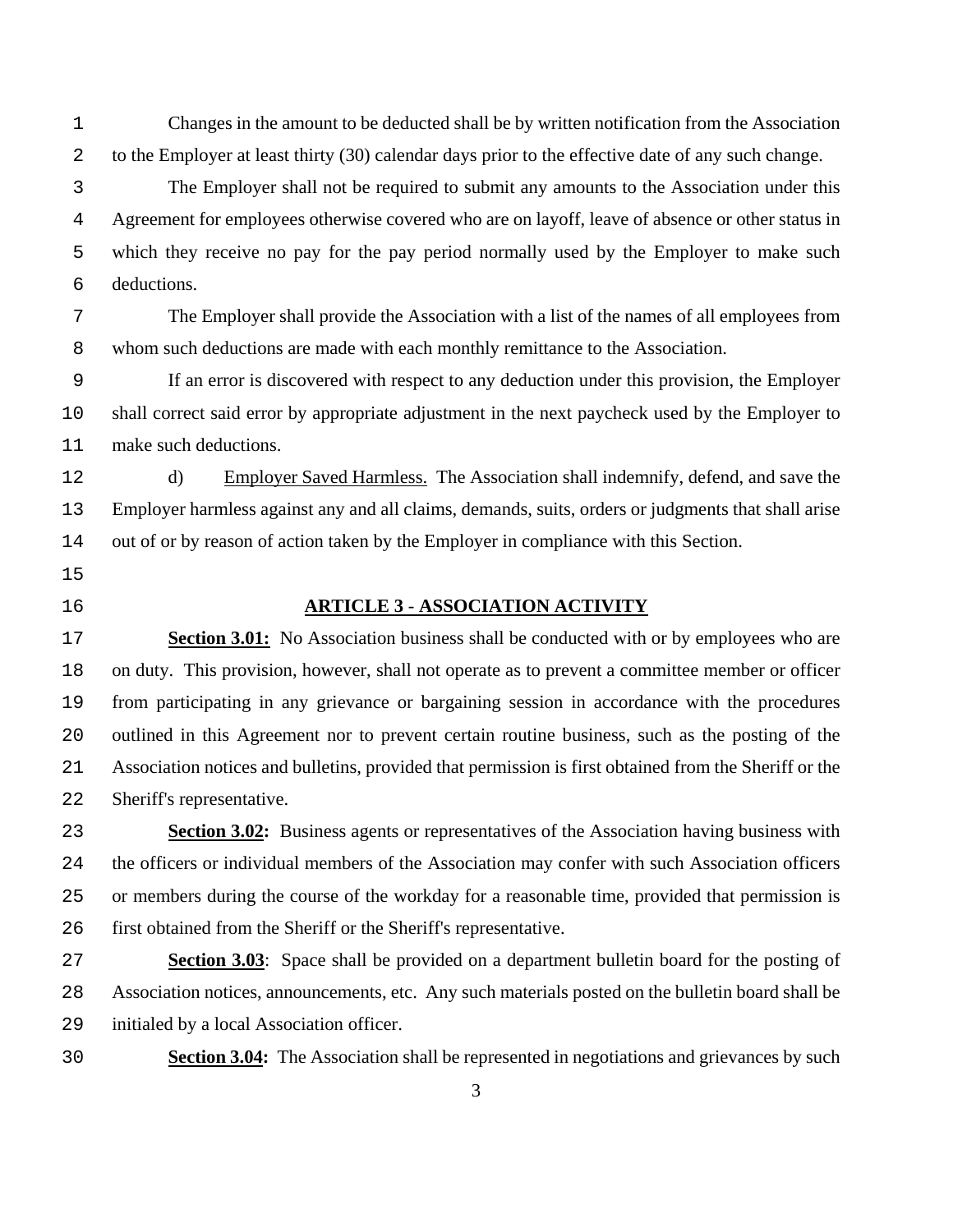persons or committees as selected by the Association. The Association agrees to notify the Employer of designated employee Association representatives.

**Section 3.05:** No Association meetings shall be attended by employees while on duty, except with the prior written approval of the Sheriff or the Sheriff's representative. Association ratification votes for a new collective bargaining agreement may be held at the Sheriff's Department and employees who are working shall be allowed to attend the ratification vote, provided they are subject to call if needed.

- 
- 

#### **ARTICLE 4 - GRIEVANCE PROCEDURE**

**Section 4.01 - Definition:** Only matters involving the interpretation, application or enforcement of the terms of this Agreement shall constitute a grievance.

**Section 4.02 - Grievance Initiative:** Grievances must be initiated at Step 1 within twenty-one (21) calendar days of the date the Association or the employee involved knew or should have known of the occurrence of the grievance. All grievances shall be signed by the individual employee involved and/or by an Association representative, and shall state the specific provision or provisions of the Agreement alleged to have been violated.

**Section 4.03 - Individual Employee Grievances:** The parties agree to abide by applicable State law regarding the presentation and adjustment of individual employee grievances. Any employee filing a grievance shall be entitled to be represented by a representative of the Association at any step of the grievance procedure.

### **Section 4.04 - Steps of Grievance Procedure:**

Step 1. The aggrieved employee and/or Association representative shall present the grievance in writing to the Sheriff or, in his absence, the Sheriff's representative. The Sheriff or, in his absence, the Sheriff's representative, shall meet and discuss the grievance with the aggrieved employee and/or the Association representative and shall respond in writing within ten (10) working days after such meeting to the aggrieved employee and the Association representative.

Step 2. If the grievance is not settled in Step 1, the aggrieved employee and/or the Association representative shall have the right to appeal the grievance by letter to the Executive Committee (at the Human Resources Director's office). Such appeal must be made within five (5) working days after receipt of the Step 1 answer or last date due.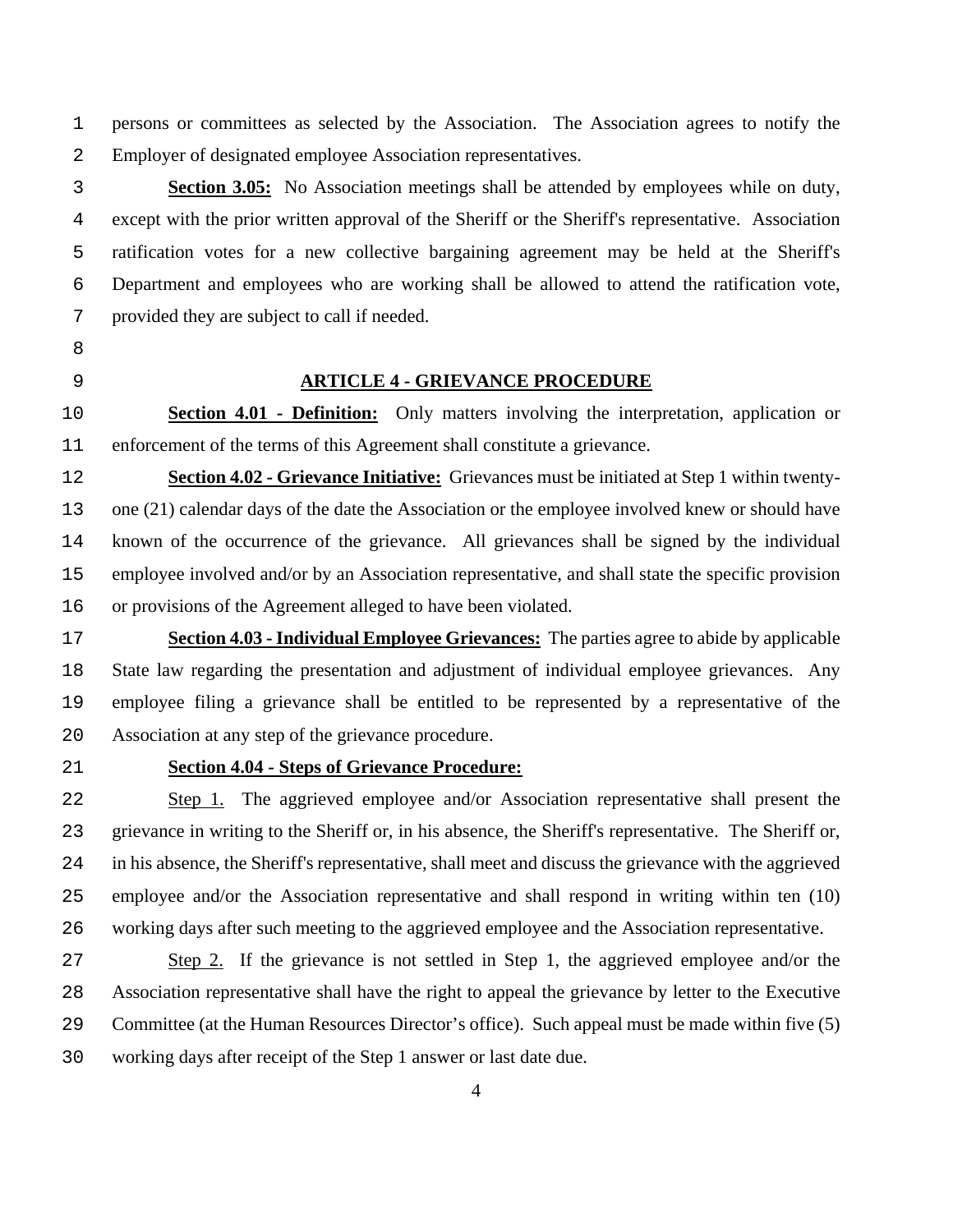The Executive Committee shall meet to discuss the grievance with the aggrieved employee and/or his or her Association representative within thirty-five (35) calendar days after receipt of the Step 2 appeal, and shall respond in writing within ten (10) working days after such meeting to the aggrieved employee and/or Association representative.

Step 3. If the grievance is not settled in Step 2, the Association shall have the right to appeal the grievance to arbitration. Such appeal must be made within ten (10) working days after receipt of the Step 2 answer or last date due by written notice to the Chairman of the Executive Committee (at the Human Resources Director's office) that the Association intends to submit the grievance to arbitration.

The parties shall first attempt to mutually agree on an arbitrator. Thereafter, if no agreement is made the parties shall each select three (3) names from the list of Wisconsin Employment Relations Commission (WERC) staff arbitrators. After each party has selected three (3) names, the names will be reviewed by the parties and if the parties have both selected the same name, that person will be requested to be the arbitrator to resolve the dispute. If the six (6) names are different, the names will be placed into a container and one name will be withdrawn and discarded. The remaining five (5) names will comprise the list of arbitrators. The Employer and the Association shall alternately strike names from the list until one (1) remains, and the name remaining will be the arbitrator to hear the dispute. The order of striking shall be determined by "the toss of a coin".

Arbitration proceedings shall be implemented in a manner prescribed by the arbitrator. The arbitrator so selected shall hold a hearing at a time and place convenient to the Employer, Association and arbitrator. The arbitrator shall take such evidence as in his or her judgment is appropriate for the disposition of the dispute. Statements of position may be made by the Employer and the Association and witnesses may be called by them. The arbitration award shall be reduced to writing and submitted to the Employer and the Association.

**Section 4.05 - Arbitration Award:** The arbitrator shall make a decision, which shall be final and binding on both parties. The arbitrator shall not add to, subtract from, or modify the provisions of the Agreement.

**Section 4.06 - Costs:** The fees and expenses of the arbitrator shall be borne by the Employer and Association equally. Either the Employer or the Association may request a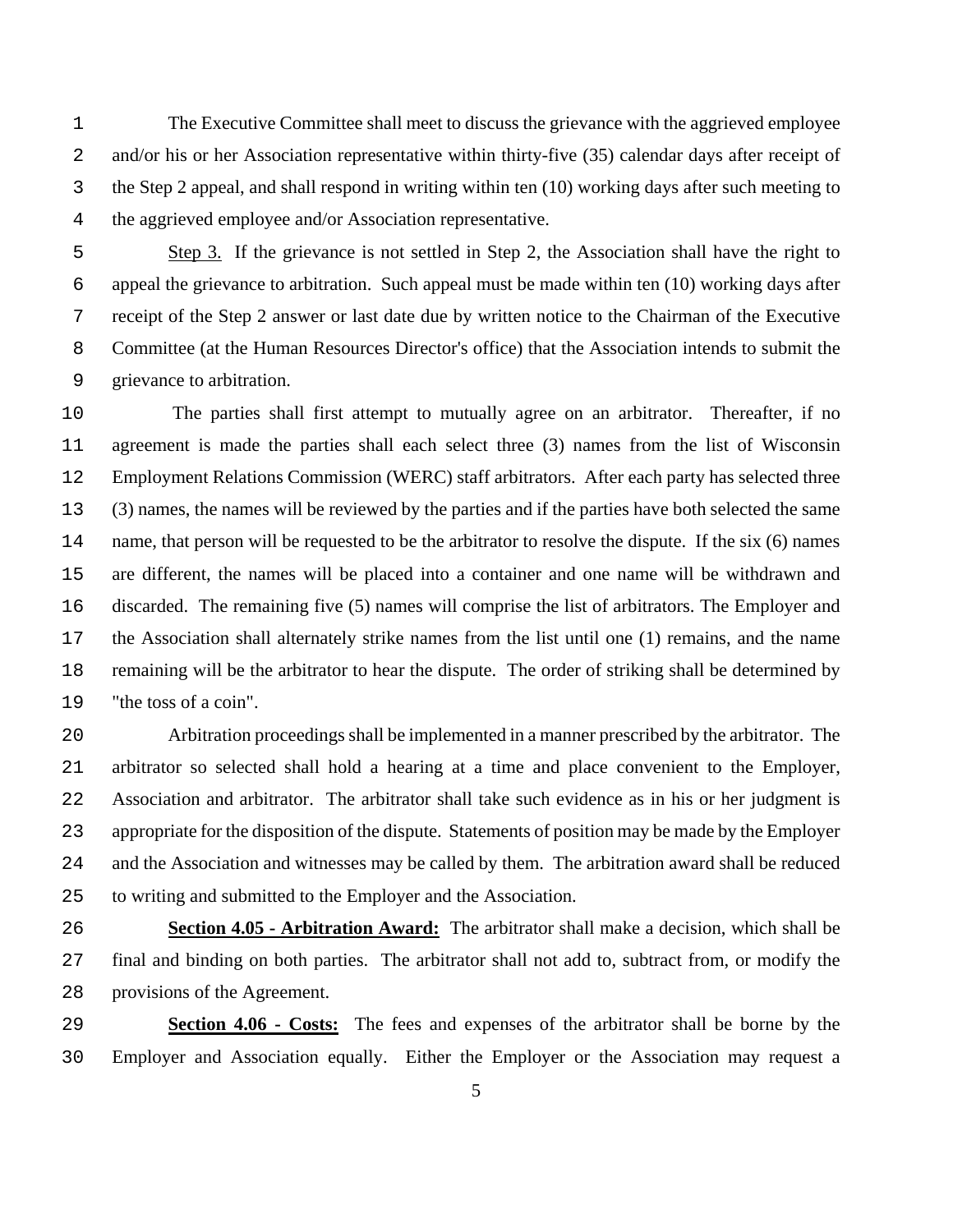transcript of the arbitration proceeding. The cost of same shall be borne entirely by the party ordering same, but if both the Employer and the Association desire a transcript, the cost shall be equally shared.

The expenses relating to the calling of non-employee witnesses or the obtaining of depositions shall be borne by the party at whose request such witnesses or depositions are required.

On-duty employee witnesses shall suffer no loss in pay for necessary time spent at the hearing, provided however, that if there is more than one (1) such employee involved in addition to the grievant, the parties agree that wherever possible no more than one (1) such employee will be permitted to attend the hearing at the same time. The County shall not be required to pay the wages for more than one (1) on duty employee Association representative to attend the hearing, provided however, that the Association agrees that wherever practical an off-duty employee Association representative will be used to attend the hearing. In the event of any dispute over the application of the provisions of this paragraph, the parties agree to submit the dispute to the arbitrator at the hearing and to be bound by the arbitrator's bench decision thereon.

Any and all attorney's fees which may result from proceedings held under this Article shall be borne exclusively by the party retaining the attorney. Either the Employer or the Association may obtain the services of any attorney or other representative of its choice at any stage of the proceedings under this Article.

**Section 4.07 - Time Limitations:** "Working day" shall not include Saturday, Sunday or holidays. Any time limit provided for in this Article may be extended by mutual agreement of the parties. Grievances not filed or appealed within the time limitations provided for in the Article shall not be subject to the grievance procedure or arbitration on their merits. The arbitrator shall have the authority to determine issues as to time limitations.

- 
- 

#### **ARTICLE 5 - MANAGEMENT RIGHTS**

**Section 5.01:** Except as otherwise provided in this Agreement, the Employer reserves and retains solely and exclusively all of its common law, statutory and inherent rights to manage its own affairs. Such rights include but are not limited to the following:

1. To determine the business practices of the County, including the purchase and utilization of equipment;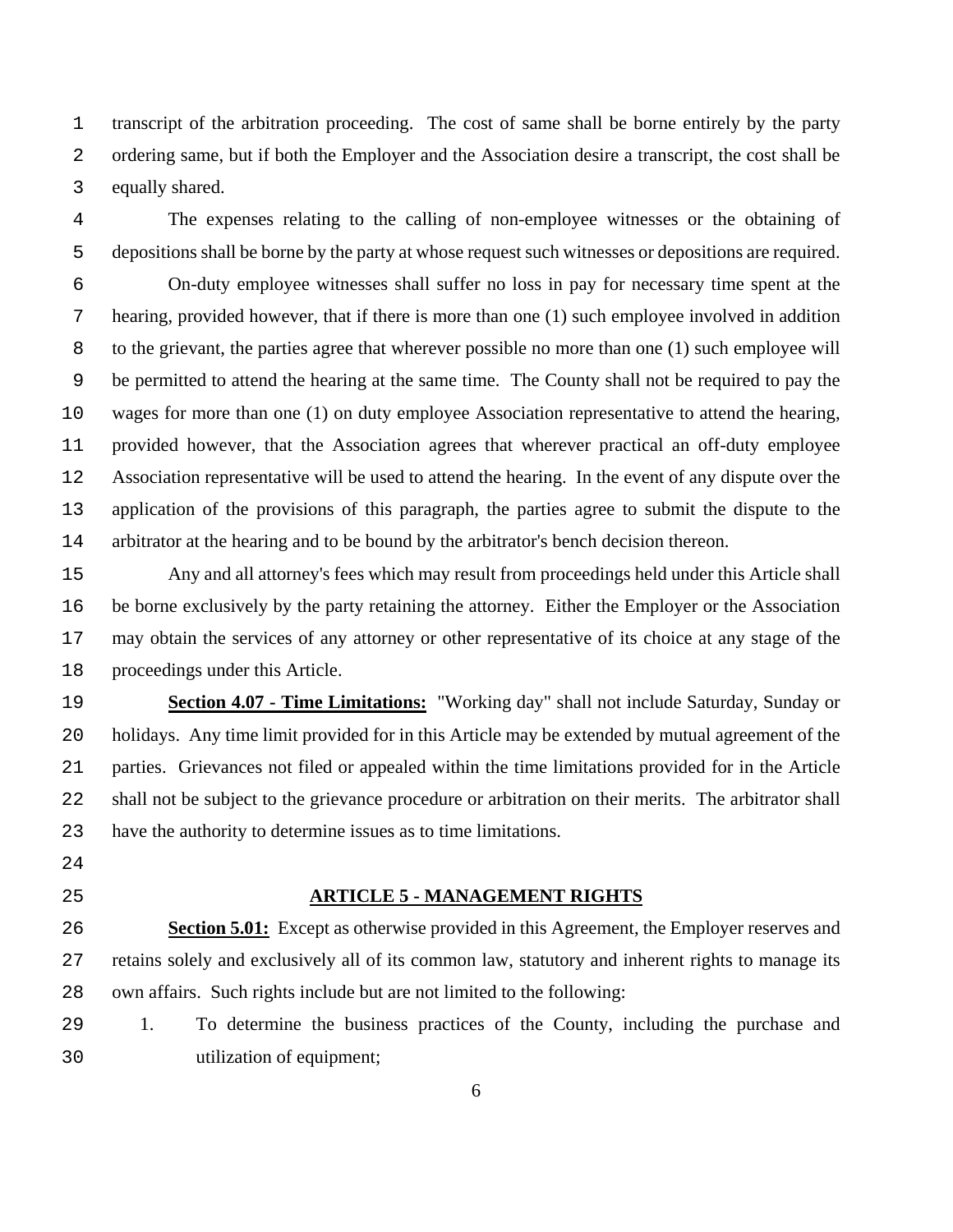| $\mathbf 1$ | 2.  | To manage and direct the work force;                                                    |
|-------------|-----|-----------------------------------------------------------------------------------------|
| 2           | 3.  | To make job assignments;                                                                |
| 3           | 4.  | To determine the size and composition of the work force;                                |
| 4           | 5.  | To train or re-train employees;                                                         |
| 5           | 6.  | To determine and schedule the work to be performed by the work force;                   |
| 6           | 7.  | To determine the competence and qualification of employees;                             |
| 7           | 8.  | To establish and revise job descriptions;                                               |
| 8           | 9.  | To establish the manner and method of selection of new employees;                       |
| 9           | 10. | To determine the methods, means and personnel by which and the location where the       |
| 10          |     | operations of the County are to be conducted;                                           |
| 11          |     | 11. To take the necessary action in situations of emergency;                            |
| 12          |     | 12. To hire, promote and transfer employees;                                            |
| 13          | 13. | To lay off employees;                                                                   |
| 14          | 14. | To suspend, demote, discipline or discharge employees;                                  |
| 15          | 15. | To schedule and assign overtime;                                                        |
| 16          | 16. | To make promotions and assignments to non-bargaining unit supervisory positions.        |
| 17          |     | Bargaining unit employees may refuse such promotions and assignments which are          |
| 18          |     | more than ten (10) consecutive workdays in duration;                                    |
| 19          | 17. | To create new positions or departments, to introduce new or improved operations, to     |
| 20          |     | terminate or modify existing positions, departments or operations, and to consolidate   |
| 21          |     | existing positions, departments or operations;                                          |
| 22          | 18. | To issue and amend reasonable work rules, provided the Employer shall first furnish     |
| 23          |     | the Association with a copy of the same. Any grievance over the reasonableness of a     |
| 24          |     | new or amended work rule must be filed within thirty (30) days after receipt of the new |
| 25          |     | or amended work rule by the Association.                                                |
| 26          |     |                                                                                         |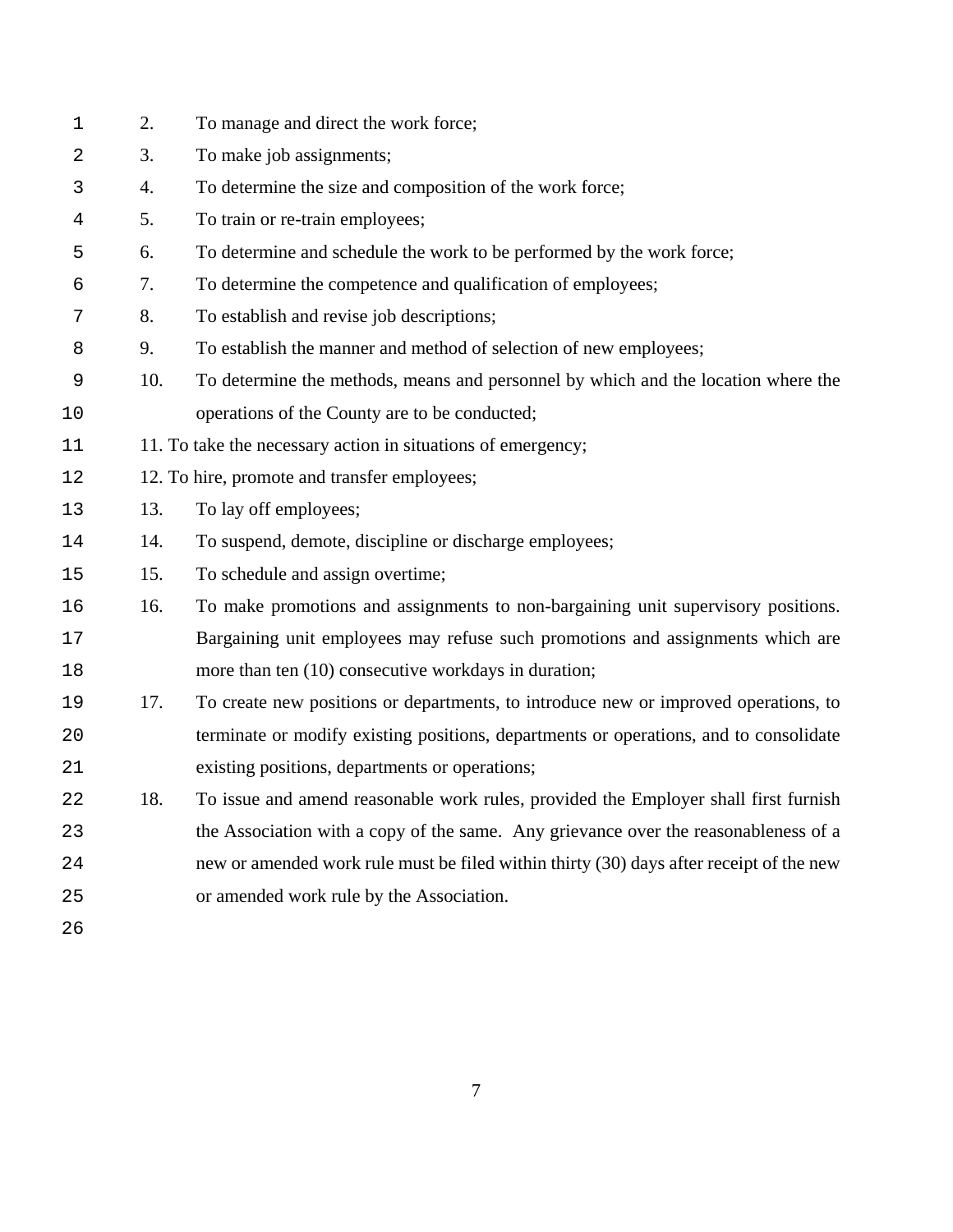#### **ARTICLE 6 - PROBATIONARY PERIOD**

**Section 6.01 - Probation:** All newly hired employees shall serve a probationary period of one (1) calendar year from the date of hire. Probationary employees may be disciplined or discharged for any reason at the sole discretion of the Sheriff without recourse to any appeal or grievance procedure, but such probationary employees shall be entitled to all other rights and benefits of this Agreement. Continued service beyond the specified probationary period shall be deemed evidence of satisfactory completion of probation.

**Section 6.02 - Training:** As a condition of employment, probationary employees required by State statute to complete the basic law enforcement training must do so satisfactorily within a reasonable period as determined by the Employer. If a probationary employee fails to successfully complete such basic training the first time taken, such probationary employee shall be terminated 12 immediately without recourse to any grievance procedure or appeal procedure.

**Section 6.03 - Seniority:** New employees shall not have seniority rights during their initial probationary period, but shall be granted seniority from their date of hire upon satisfactory completion of such probationary period.

**Section 6.04 - Residency:** Residency requirements shall be enforced in a manner consistent with law.

- 
- 

### **ARTICLE 7 - SENIORITY**

**Section 7.01 - Definition:** An employee's seniority shall consist of the total calendar time elapsed since the most recent date of hire with the County in a position included in the bargaining unit. Seniority shall accrue during periods of layoff, but shall not accrue during unpaid leaves of absence in excess of thirty (30) continuous calendar days. Seniority rights of employees on military leave shall be as provided by law. Employees who are receiving Worker's Compensation payments for temporary-total or temporary-partial disability based on employment with the County shall not be considered on an unpaid leave of absence for purposes of this Section.

**Section 7.02 - Seniority Roster:** A seniority roster shall be maintained by the Sheriff and such roster shall be posted on the bulletin board of the department.

- **Section 7.03 Shifts, Etc:**
- 

a) The assignment of shifts on a permanent basis, extra work, and vacation shall be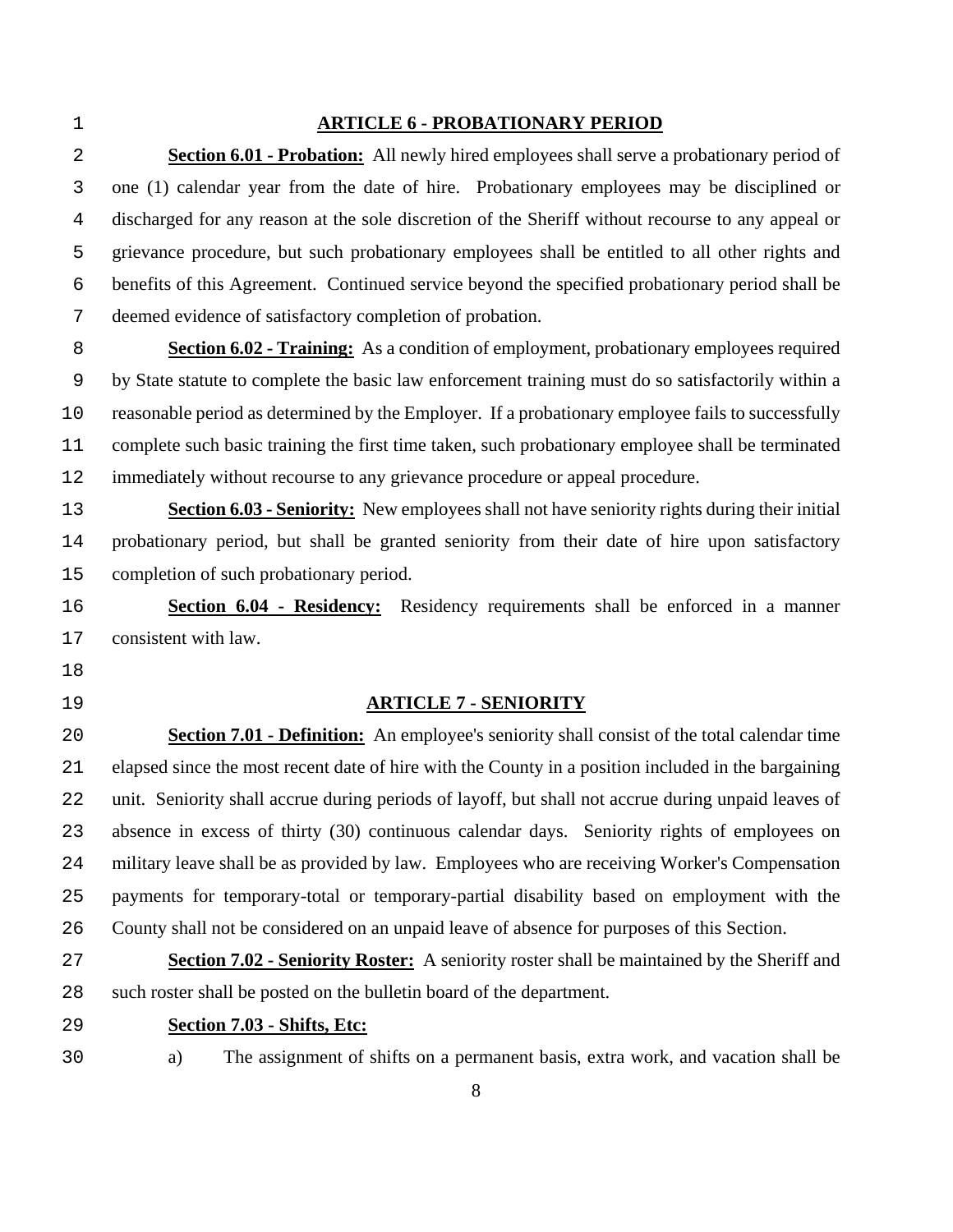made by the Sheriff to the employees insofar as possible on a seniority basis. All employees reserve the right to file a grievance if seniority is not followed.

b) With respect to the assignment of shifts referred to in subparagraph (a) above, an employee serving a trial period shall not be considered to have seniority standing and such shift assignments on a seniority basis shall occur only when a vacancy exists.

c) The assignment of extra work as provided in Subsection (a) above refers to assignments made to employees within the following classification groupings:

.

1. Patrol Officer, Patrol Sergeant;

2. Detective;

3. Corporal

Seniority continues to refer to seniority in the Sheriff's Department, as it relates to boarded inmate transportation may be filled on a seniority basis from anyone in the bargaining unit.

Whenever the County has eight (8) hours or less advance notice of the need for extra work due to an emergency, sick leave, or in-state prisoner transports, the extra work may be assigned regardless of seniority. Extra work pertaining to court, training or the continuation of an employee's regular work shift due to an assignment the employee is working on, may also be assigned regardless of seniority. Extra work pertaining to an ongoing assignment that the detectives are actively working on, including but not limited to out-of-state transport, may also be assigned regardless of seniority.

d) In the event the Sheriff, or his representative, is required to fill a temporary vacancy on a shift on an overtime basis and the assignment of such extra work must be made on a seniority basis pursuant to paragraphs (a) and (c) of this Section, the Sheriff, or his representative, shall first attempt, on a seniority basis, to make the assignment of the total hours the Sheriff, or his representative, determines necessary to fill the vacancy to an off-duty employee in the appropriate classification grouping to whom assignment will not result in that employee working more than eight (8) consecutive hours. A break of ninety (90) minutes or less will not be construed as a break in consecutive hours worked for the purpose of this paragraph only. The Sheriff, or his representative, shall not be required to make more than one phone call in his attempt to contact and offer such assignment to such off-duty employee. If no such off-duty employee is available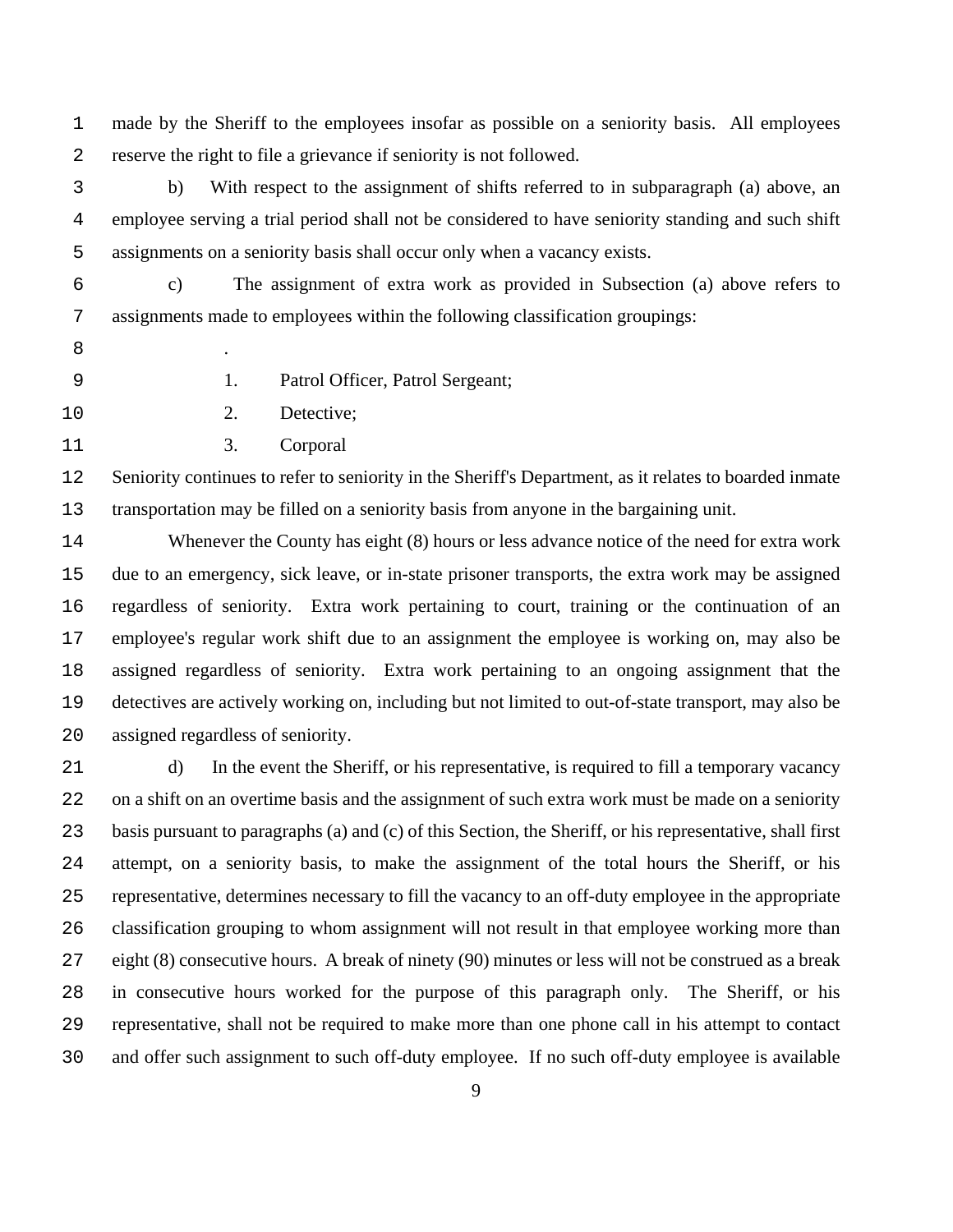or willing to accept the total hours of such assignment, the Sheriff, or his representative, will then make the assignment, on a seniority basis, by extending the shifts of an employee on the previous shift and of an employee on the succeeding shift unless an off-duty officer is willing to cover the shift extension hours the Sheriff, or his representative, determine necessary to fill the vacancy, provided however, that if the employees on either or both of such shifts decline the assignment, the assignment will be made to the least senior employee working that shift. An officer cannot be assigned a forced extension of hours if it does not allow for a minimum of seven and three-quarters (7.75) hours off between scheduled shifts unless an emergency exists.

Nothing contained in the above procedure shall be construed to prevent the Sheriff , or his representative, from utilizing other assignment procedures in emergency situations or if the above procedures do not result in the assignment of an employee or employees to fill the vacancy.

**Section 7.04 - Layoff - Recall:** In the event the County, due to lack of funds or other legitimate reason, decides to reduce the number of personnel in any classification, the employee in the classification affected with the least amount of classification seniority shall be the first person laid off, provided the County retains qualified employees to perform the remaining available work. In the event an employee has more total bargaining unit seniority than an employee in an equal or lower paying job classification included in the bargaining unit, such employee shall be allowed to replace that employee in the equal or lower paying job classification included in the bargaining unit at the same step in the new classification that the employee was previously in, provided that such more senior employee is capable of performing the work in the equal or lower paying job classification. The last employee laid off shall be the first employee re-employed in the event of an opening in the employee's previous job classification or equal or lower paying job classification, provided that such employee is available for work, desires to return, is capable of performing the available work and has not lost his or her seniority as provided in Section 7.07. A work sharing arrangement may be substituted in part or in full for a layoff, provided such arrangement is agreed to by the County and the Association in writing.

**Section 7.05 - Notice of Recall:** Notice of recall shall be sent by certified mail, return receipt requested, to the last address the County has on file and such notice, whether actually received or not, shall satisfy the County's notice obligation. In the event a recalled employee is unable to report to work because of sickness or injury, the County shall give notice of recall to the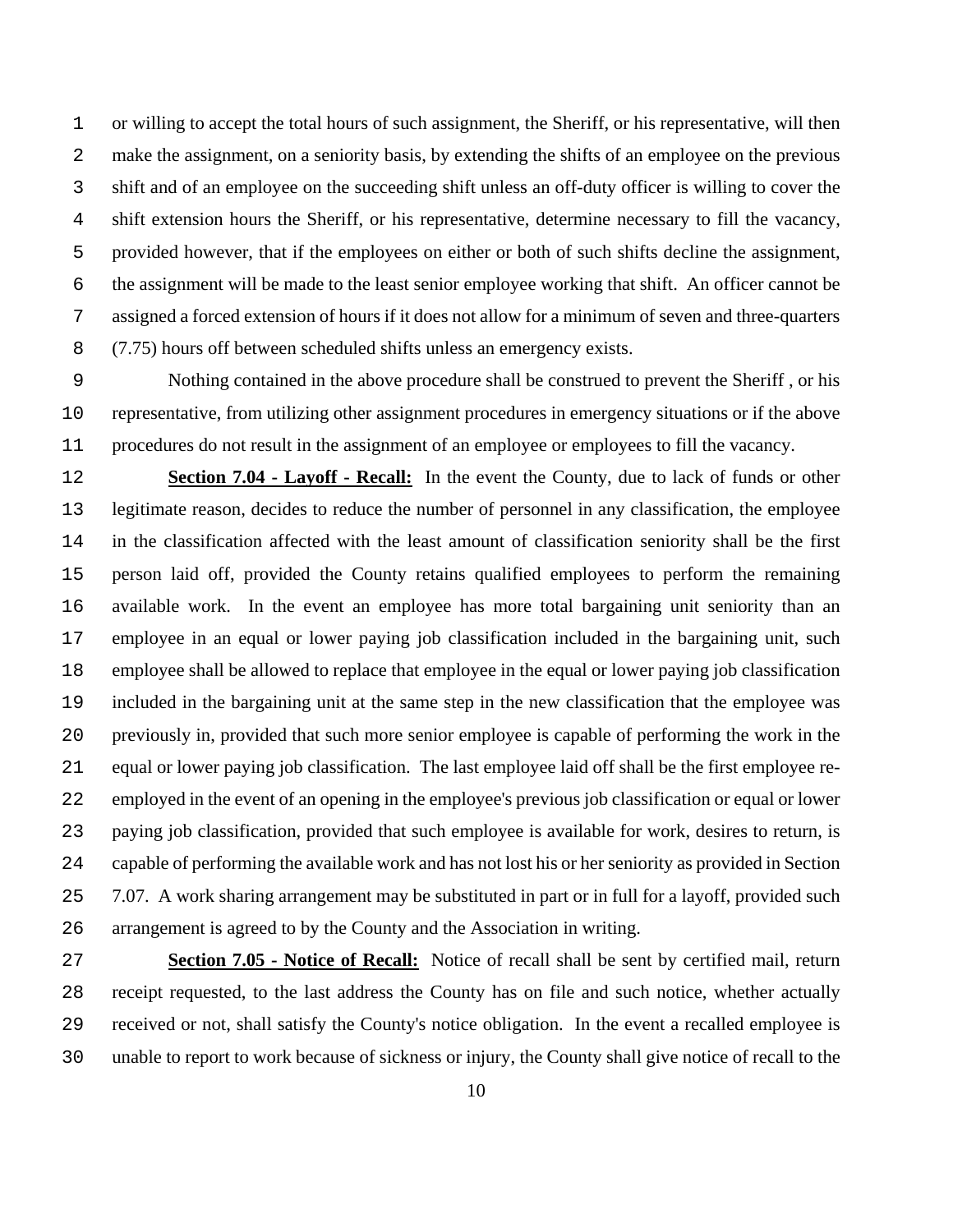next eligible employee and the recalled employee who was unable to report to work for the above reasons shall be placed back on the recall list for a subsequent recall.

**Section 7.06 - Job Posting:** Whenever a new or vacant position is to be filled, it will be filled in the following manner:

a) Notice of Vacancy. A notice of all new and vacant positions in any classification included in the bargaining unit shall be posted on the department bulletin board for seven (7) calendar days provided that there is no existing eligibility list as set forth in Article 24, Section 8 24.01(A). Any employee desiring to fill any posted vacancy or new position shall sign the job posting notice.

Any employee on vacation during the full posting period will be deemed to have signed the posting and immediately upon his or her return to work from the vacation period such employee shall indicate to the Sheriff in writing whether he or she desires to be considered for the position. (The County may also attempt to contact such employee during his or her vacation period to obtain such employee's desire in writing). All positions posted shall be filled within a reasonable time subsequent to the completion of the job posting period and any testing period.

b) Qualifications. A general description of the job qualifications and duties shall be listed on the job posting notice, together with the date, time and place for any examination which may be conducted.

c) Trial Period. An employee, upon being awarded a new position pursuant to the above job posting procedure, shall serve a trial period of four (4) months in the new position. The four (4) month trial period shall be exclusive of any time spent in school to be certified and the duration of Field Training for the position. An employee who is determined to be unable to do the work of the new classification within such trial period shall be returned to his or her former position. The Employer may return the employee back to his or her former position at any time during the trial period, or at the conclusion of the trial period, subject to the grievance procedure. The employee may return to his or her former position if he or she so elects during the four (4) month trial period upon giving five (5) calendar days written notice to the Sheriff. The trial period for any particular employee may be waived or extended by mutual written agreement between the Employer and the Association. Continued service beyond the four (4) month trial period shall be deemed evidence of satisfactory completion of the trial period.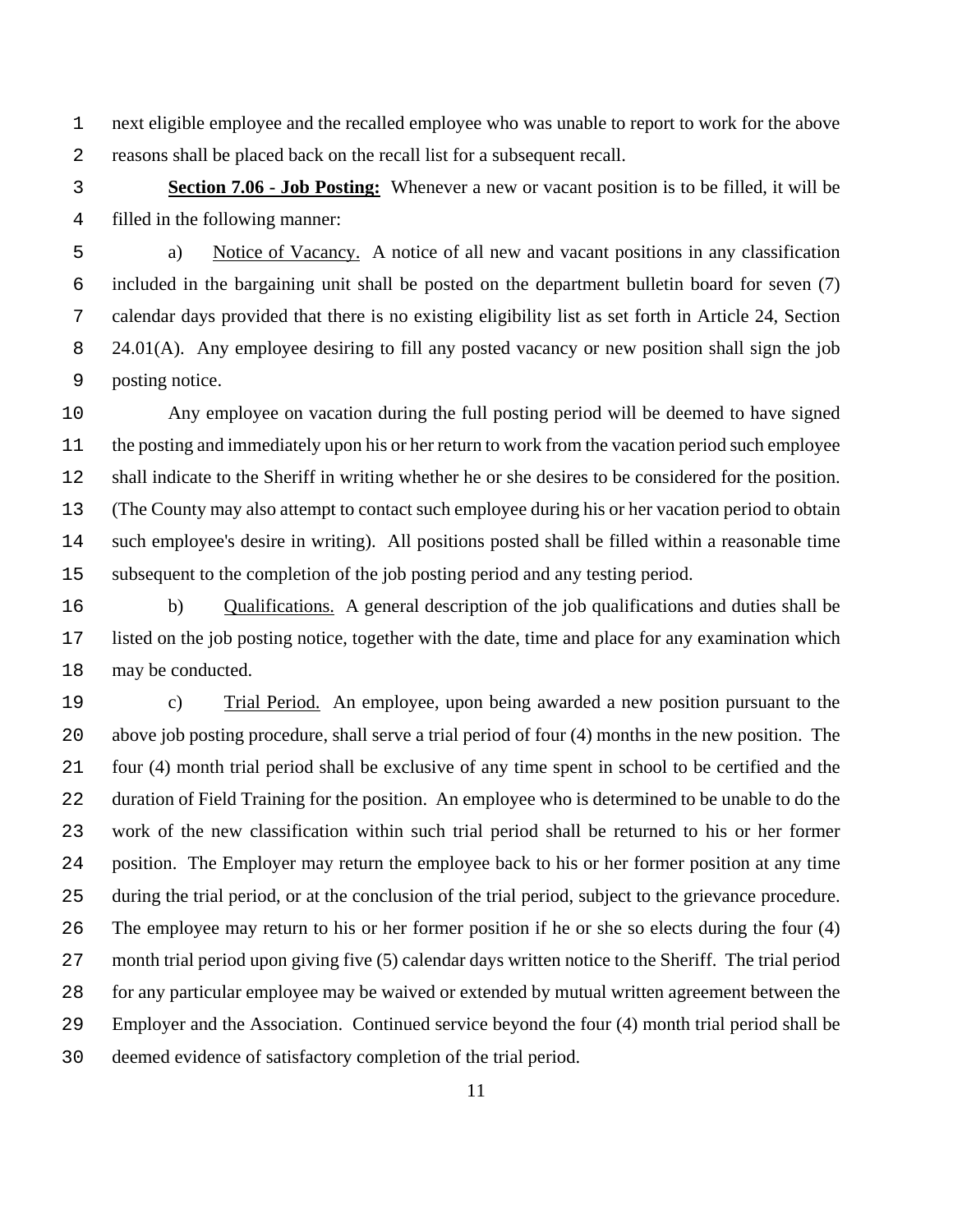In the event an employee is returned or returns to his or her former position during the trial period as provided above, the County shall not be required to re-post the position, but may instead select another applicant who applied for the original vacancy, in accordance with Section 24.01.

d) Preference to Existing Employees. Wherever possible, promotions shall be made by awarding such new or vacant positions to existing employees of the department.

**Section 7.07 - Loss of Seniority:** Seniority and the employment relationship shall be broken and terminated if an employee:

a) Resigns (unexcused absence in excess of three [3] consecutive workdays shall be construed as resignation. Inability of an employee to notify the Employer of such absence because of physical inability or other just causes shall be taken into consideration in determining whether 11 the absence is unexcused);

b) Is discharged;

c) Fails, without being excused, to return to work after:

14 1. The expiration of an unpaid leave of absence;

- 2. The expiration of a period of eligibility for Worker's Compensation for 16 temporary-total or temporary-partial disability;
- 3. The expiration of five (5) calendar days following the date a notice of recall **from layoff is received or dated undeliverable;**
- unless an extension is granted by the County in writing. In the event a recalled employee is unable to report to work in the above time period because of sickness or injury, such employee's seniority and his or her employment relationship with 22 the County shall not be broken or terminated because of such failure to report to work;

d) Is retired; or

- e) Is on layoff for a continuous period of twenty-four (24) calendar months or length of the employee's seniority if less than twenty-four (24) months.
- 

## **ARTICLE 8 - DISCIPLINE**

**Section 8.01:** Employees who have completed their initial probationary period may be suspended, demoted, dismissed or otherwise disciplined for just cause as follows:

a) Whenever the Sheriff, Undersheriff or Captain believes that an employee has acted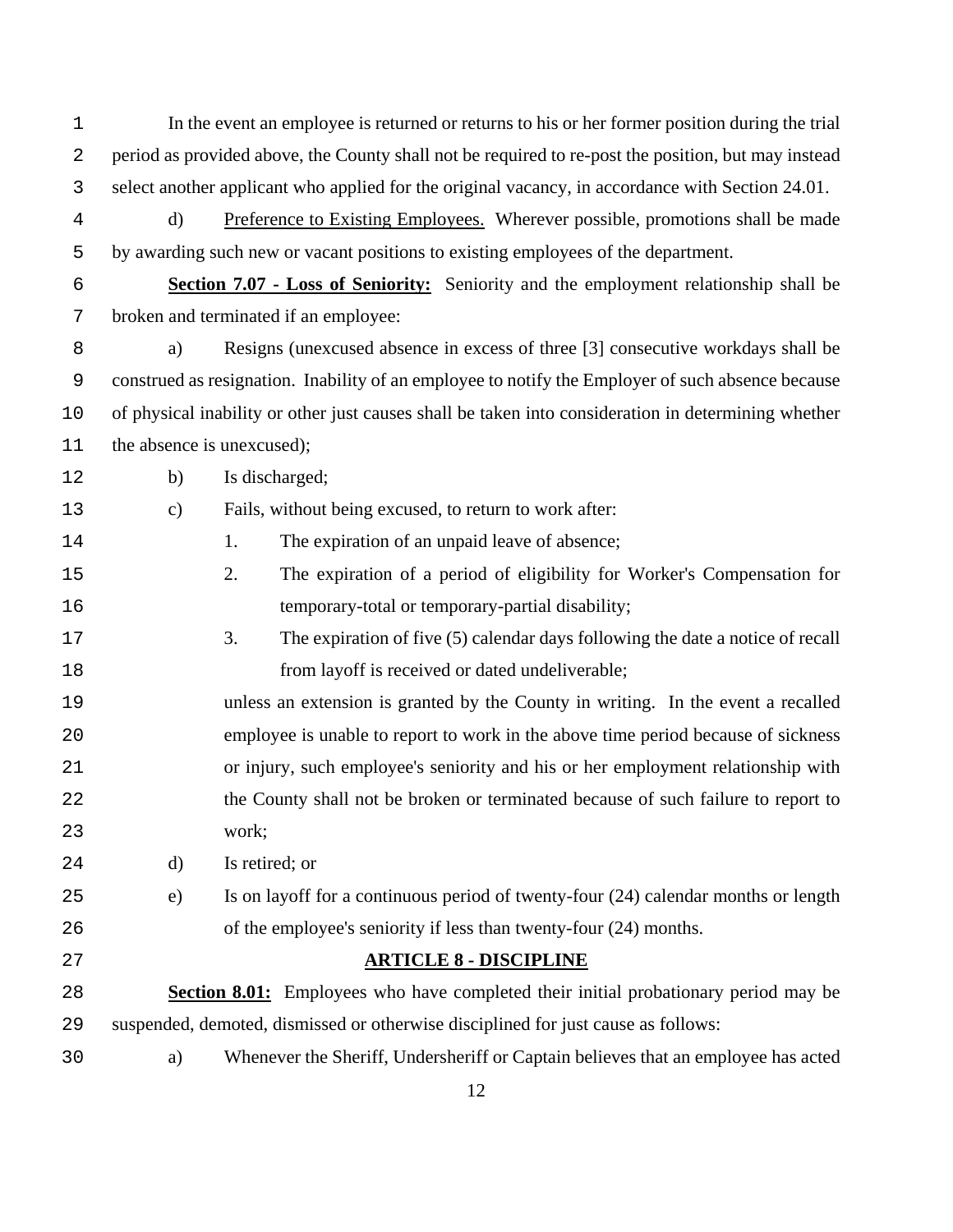so as to show him or her to be incompetent to perform his or her duties or to have merited suspension, demotion or dismissal, he shall report in writing to the Public Safety Committee setting forth specifically his complaint, and when the party filing the complaint is the Sheriff, Undersheriff or Captain, he may suspend or demote the employee at the time such complaint is filed.

b) The Public Safety Committee shall forthwith notify the accused employee of the filing of the charges and on request furnish him or her with a copy of the same.

c) Within ten (10) days after mailing or serving notice of the charges filed, the accused employee may file a written request with the Public Safety Committee for a hearing and in that case the matter shall proceed according to Section 8.02. If the accused employee makes no request to the Public Safety Committee, then the Committee may take whatever action it deems justifiable on the basis of the charges filed and shall issue an order in writing.

- d) In the event an employee is disciplined other than by suspension, demotion or dismissal, such discipline shall be for proper cause and any dispute is subject to being processed under the grievance procedure provided for in the Agreement. Such discipline is not subject to any proceedings before the Public Safety Committee.
- 

## **Section 8.02:**

a) Within three (3) weeks after filing of the request for a hearing provided for in Section 8.01(c) above, the Public Safety Committee shall appoint a time and place for the hearing of the charges, and the Committee shall notify the Sheriff, Undersheriff or Captain who filed the complaint with the Committee, and the accused employee of the time and place of such hearing. The Committee may take testimony at the hearing, and any testimony taken shall be transcribed. The Chairperson of the Committee shall issue subpoenas for the attendance of such witnesses as may be requested by the accused or the Sheriff.

b) At such hearing, the Chairperson of the Committee shall possess authority to maintain order and enforce obedience to his or her lawful requirements and if any person at the hearing shall conduct himself or herself in a disorderly manner, and after notice from the Chairperson shall persist therein, the Chairperson may order him or her to withdraw from the hearing and on his or her refusal may order the Sheriff or other person to take him or her into custody until the hearing is adjourned for the day.

c) At the termination of the hearing, the Public Safety Committee shall determine, in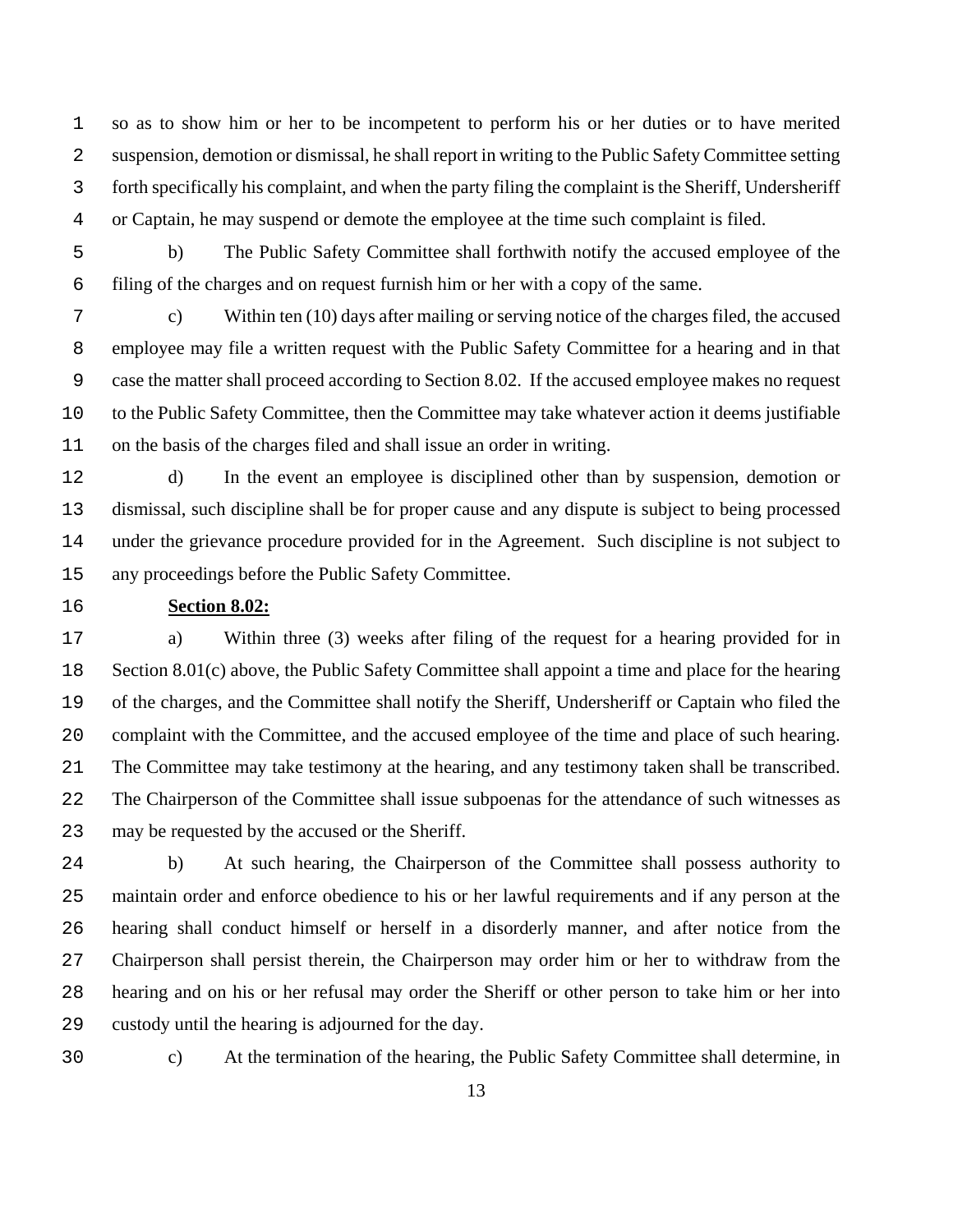writing, whether or not the charge is well-founded and shall take such action by way of suspension, demotion, dismissal, other disciplinary action or reinstatement, as it may deem requisite and proper under the circumstances and file the same with the Chairperson of the Committee.

d) The accused may appeal from the order to the Circuit Court by serving written notice thereof on the Chairperson of the Committee within ten (10) days after the order is filed. Within five (5) days thereafter, the Committee shall certify to the Clerk of the Circuit Court the record of the proceedings, including all documents, testimony and minutes. The action shall then be at issue and shall have precedence over any other cause of a different nature pending in the court, which shall always be open to the trial thereof. The court shall, upon application of the accused or of the Public Safety Committee, fix a date of trial, which shall not be later than fifteen (15) days after such application, except by agreement. The trial shall be by the court and upon the return of the Committee, except that the court may require further return or the taking and return of further evidence by the Committee. The question to be determined by the court shall be: Upon the evidence, is there just cause, as described under Wisconsin State Statute 59.21(5)(m) to sustain the charges against the accused? No costs shall be allowed either party and the Clerk's fees shall be paid by the County. If the order of the Committee is reversed, the accused shall be forthwith reinstated and entitled to his or her pay as though in continuous service. If the order of the Committee is sustained, it shall be final and conclusive.

**Section 8.03 - Reprimands:** In the event there is no disciplinary activity involving an employee for a period of eighteen (18) consecutive months, any oral or written reprimands given to such employee prior to the start of said eighteen (18) month period shall no longer remain in effect. In the event there is no disciplinary activity involving an employee for a period of thirty (30) consecutive months, any suspensions given to such employee prior to the start of said thirty (30) month period shall no longer remain in effect.

**Section 8.04 - Human Resources Files:** Any correspondence or documentation which pertains to discipline including but not limited to written and oral reprimands that are placed into an employee's personnel file shall be reproduced and a copy thereof shall be given to the affected employee. The employee, upon written request to the Sheriff or his representative, shall at reasonable times and in the presence of the Sheriff or his representative, be permitted to inspect all material contained in his or her personnel file, except pre-employment material, and upon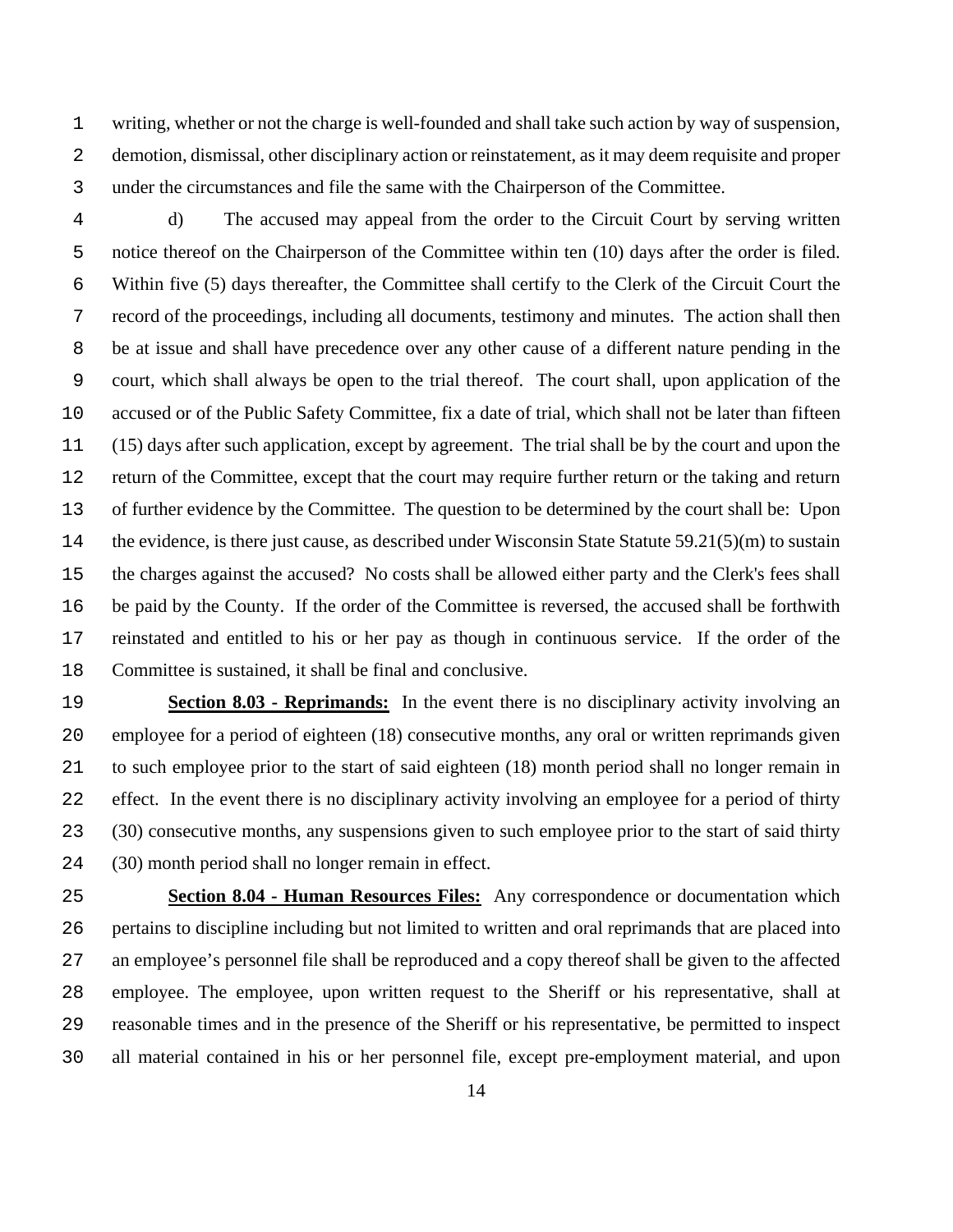- payment of reasonable costs, to make copies thereof.
- -

### **ARTICLE 9 - NOTICE OF TERMINATION**

**Section 9.01:** In the event the employment of an employee who has completed his or her initial probationary period is terminated for any reason, the Employer will give written notice of such termination and the reason(s) therefore to the Association.

In the event the employment of an employee who has not completed his or her initial probationary period is terminated, the Employer will give written notice of such termination to the Association.

- 
- 

## **ARTICLE 10 - HOURS OF WORK**

**Section 10.01 - Workweek, Work Cycle, Notice:** The average workweek for employees shall be forty (40) hours, and the Sheriff shall establish regular work schedules (based on four [4] workdays, two [2] days off, except for those classifications which have been scheduled five [5] workdays, Monday through Friday, two [2] days off, Saturday and Sunday) which will permit employees to obtain as nearly as possible these hours per week. Work schedules shall be posted ten (10) days in advance. The Sheriff or the Sheriff's representative may make changes in posted work schedules in emergency situations or where mutually agreed to between the Sheriff or the Sheriff's representative, and the employee involved. In the event other changes in a posted work schedule are made, employees affected will be paid time and one-half (1-1/2) for all regular hours worked under the changed work schedule which are outside their posted work schedule.

**Section 10.02 - Workday:** The workday of employees assigned to the Patrol Divisions shall be eight and one-quarter (8 1/4) consecutive hours. The workday for all other employees shall be eight (8) consecutive hours.

**Section 10.03 - Lunch Period:** All employees shall receive a thirty (30) minute paid lunch period. Employees are subject to call during their lunch period. If an employee is called during his or her break, he or she shall not receive any additional compensation, but shall be allowed to complete his or her break at a later time during the employee's work shift.

Officers checking out for meals will give the location and, if necessary, the telephone number where they can be reached. Wherever possible, employees' lunch breaks will be staggered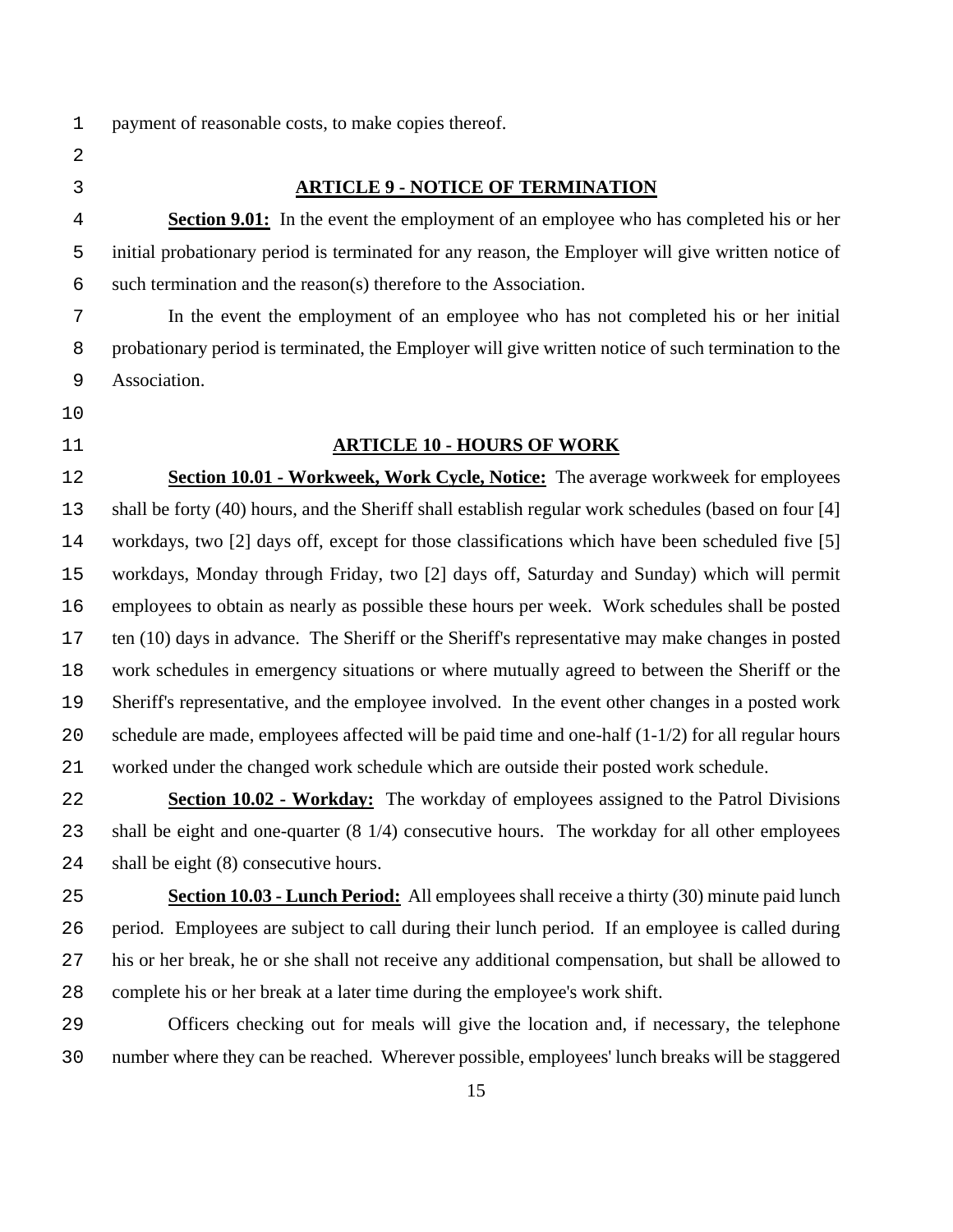to allow continuous operation.

**Section 10.04 - Time Clocks:** If the Employer utilizes time clocks, all employees shall use such time clocks in the following manner:

Punch in at starting time;

Punch out at quitting time.

Exceptions may be made to this rule when it is impractical to follow.

**Section 10.05 - Witness:** Whenever an employee, directly in connection with and directly as a result of his or her active employment for the County, is subpoenaed to appear in court for any reason, the employee shall receive the appropriate Contract compensation for such appearance. Such employee shall notify the Sheriff or the Sheriff's representative as soon as possible after receipt of such subpoena and will make all reasonable efforts to minimize the actual time spent in such court appearances. All court fees paid to the employee shall be turned over to the Treasurer at the Treasurer's office.

- 
- 

## **ARTICLE 11 - OVERTIME**

**Section 11.01 - Overtime:** Any time worked by employees scheduled on the (4-2) work cycle in excess of eight and one-quarter (8 1/4) hours per day or any time worked in excess of thirty-three (33) hours per week when four (4) days of work are scheduled in a calendar week shall be compensated at time and one-half (1-1/2). Any time worked by employees scheduled on the (5-2) work cycle in excess of eight (8) hours per day or forty (40) hours per week shall be 21 compensated at time and one-half  $(1-1/2)$ . In the event of a court appearance while on overtime, an employee will not be paid for any lunch breaks (up to a maximum of one [1] hour), and such lunch breaks will not be construed as a break in the continuous nature of the overtime court appearance from the court time before and the court time after the lunch break, nor create a call-in situation under Section 11.02 below, either for the court time before or the court time after the lunch break. Any overtime worked shall be recorded in six (6) minute increments with the actual overtime rounded up to the next six (6) minute increment.

Time paid for will be considered as time worked for the purposes of this Section.

**Section 11.02 - Call-In:** Employees shall receive a minimum of two (2) hours pay at time and one-half (1-1/2) in the event they are called in to work outside their scheduled hours of work,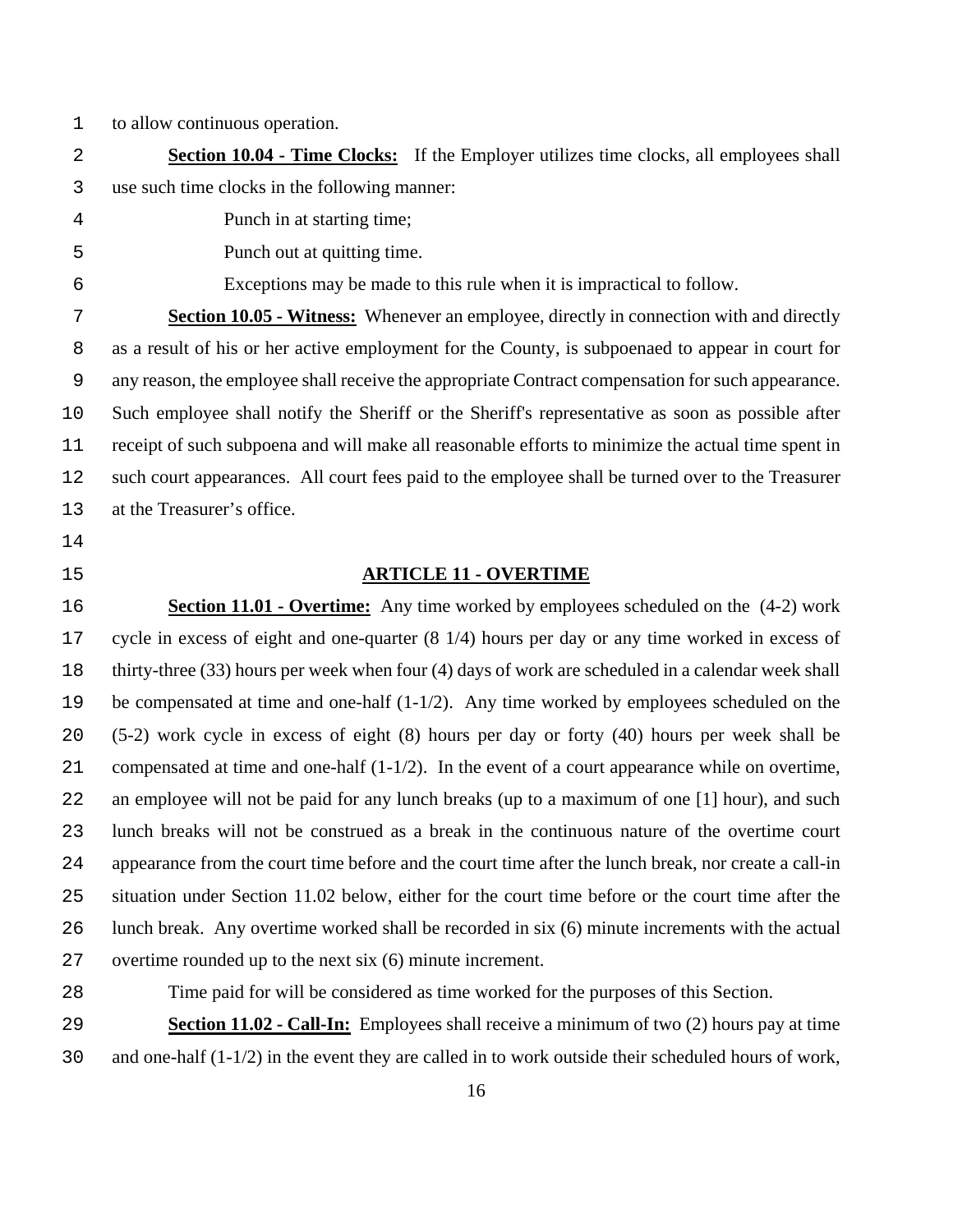including court appearances, provided however, that this minimum shall not apply to any call-in which is consecutively prior to or consecutively subsequent to the employee's scheduled hours of work. If an employee is called into work within two (2) hours before the start of the employee's shift, but does not work consecutively to the employee's scheduled hours of work, the employee will not be eligible for the minimum call-in pay, but shall be paid time and one-half (1-1/2) only for the time worked on the call-in, provided, however, that an employee so called in may elect to remain at the work place and be assigned work until the start of the employee's shift.

- **Section 11.03 Standby:** Employees, when put on standby alert, shall receive additional 9 half-time  $(1-1/2)$  pay for any time on said alert in excess of eight (8) hours.
- **Section 11.04 Travel Time Compensation:** There will be no additional compensation for driving time to attend training schools within the county.
- 12 1. Training schools which are required by the employer or training schools requested by the employee and approved by the employer which are outside of Ozaukee County shall be compensated for travel time if the total time for training and travel exceeds the normal workday (8.25 consecutive hours) at the rate of straight time 16 for one (1) hour.
- 
- 2. One hour of straight time per one (1) hour of travel time is the compensation an employee is entitled to for travel time to and from training.

**Section 11.05**: Any officer who has canine responsibilities shall be credited with eight and one-quarter hours (8-1/4) of straight time off each month for treatment and care of the dog away from the Sheriff's Department.

- **Section 11.06**: Certified Field Training Officers shall receive one-quarter (1/4) hour of straight time for each hour performing as a training officer.
- 
- **ARTICLE 12 WAGES**
- **Section 12.01 Wage Rates for Current Employees:**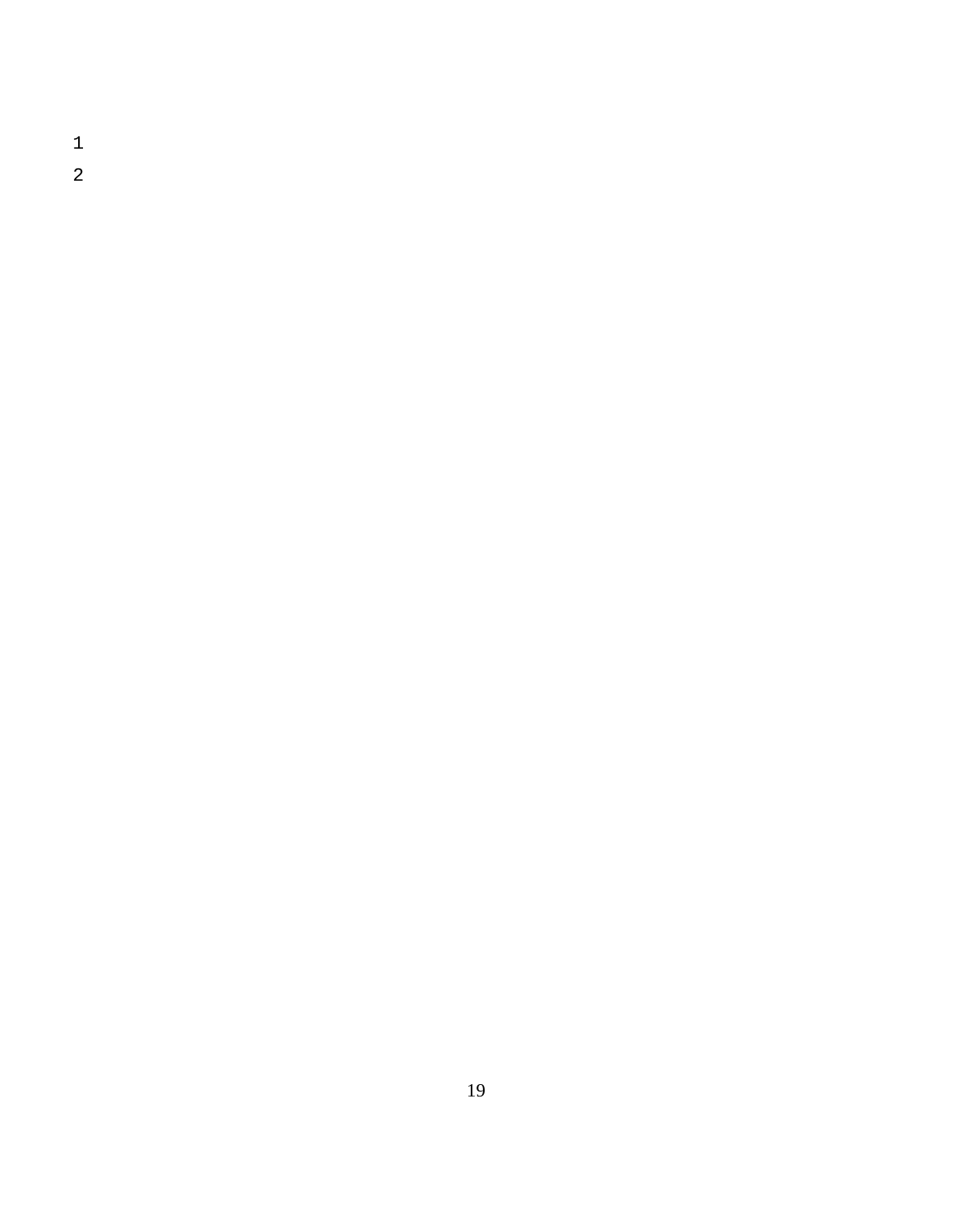| Effective January 1, 2014 $(0.0\%)$ |         |           |           |           |           |           |
|-------------------------------------|---------|-----------|-----------|-----------|-----------|-----------|
|                                     | Hire    | 12 months | 24 months | 36 months | 48 months | 60 months |
| Patrol Officer                      | \$22.74 | \$25.76   | \$27.08   | \$28.43   | \$29.83   | \$31.30   |
| Detective/Sergeant                  | \$24.83 | \$28.06   | \$29.50   | \$30.97   | \$32.53   | \$34.17   |
| Effective January 1, 2015 (1.0%)    |         |           |           |           |           |           |
|                                     | Hire    | 12 months | 24 months | 36 months | 48 months | 60 months |
| Patrol Officer                      | \$22.97 | \$26.02   | \$27.35   | \$28.71   | \$30.13   | \$31.61   |
| Detective/Sergeant                  | \$25.08 | \$28.34   | \$29.49   | \$31.28   | \$32.86   | \$34.51   |
| Effective January 1, 2013 (2.8%)    |         |           |           |           |           |           |
|                                     | Hire    | 12 months | 24 months | 36 months | 48 months | 60 months |
| Patrol Officer                      | \$23.61 | \$26.75   | \$28.12   | \$29.51   | \$30.97   | \$32.50   |
| Detective/Sergeant                  | \$25.78 | \$29.13   | \$30.32   | \$32.16   | \$33.78   | \$35.48   |

1

| Effective January 1, 2014 (0.0%) – For Employees hired as of $1/1/05$    |         |         |         |         |         |         |         |         |
|--------------------------------------------------------------------------|---------|---------|---------|---------|---------|---------|---------|---------|
|                                                                          |         | 12      | 24      | 36      | 48      | 60      | 72      | 84      |
|                                                                          | Hire    | months  | months  | months  | months  | months  | months  | months  |
| Patrol Officer                                                           | \$22.74 | \$23.95 | \$25.17 | \$26.39 | \$27.61 | \$28.84 | \$30.07 | \$31.30 |
| Detective/Sergeant                                                       | \$24.83 | \$26.17 | \$27.51 | \$28.83 | \$30.18 | \$31.50 | \$32.84 | \$34.17 |
| Effective January 1, 2015 $(1.0\%)$ – For Employees hired as of $1/1/05$ |         |         |         |         |         |         |         |         |
|                                                                          |         | 12      | 24      | 36      | 48      | 60      | 72      | 84      |
|                                                                          | Hire    | months  | months  | months  | months  | months  | months  | months  |
| Patrol Officer                                                           | \$22.97 | \$24.19 | \$25.42 | \$26.65 | \$27.89 | \$29.13 | \$30.37 | \$31.61 |
| Detective/Sergeant                                                       | \$25.08 | \$26.43 | \$27.79 | \$29.12 | \$29.41 | \$31.82 | \$33.17 | \$34.51 |
| Effective January 1, 2016 (2.8%) – For Employees hired as of $1/1/05$    |         |         |         |         |         |         |         |         |
|                                                                          |         | 12      | 24      | 36      | 48      | 60      | 72      | 84      |
|                                                                          | Hire    | months  | months  | months  | months  | months  | months  | months  |
| Patrol Officer                                                           | \$23.61 | \$24.87 | \$26.13 | \$27.40 | \$28.67 | \$29.95 | \$31.22 | \$32.50 |
| Detective/Sergeant                                                       | \$25.78 | \$27.17 | \$28.57 | \$29.94 | \$30.23 | \$32.71 | \$34.10 | \$35.48 |

2

| Effective January 1, 2014 (0.0%) – Employees hired after $1/1/15$    |         |           |           |           |           |
|----------------------------------------------------------------------|---------|-----------|-----------|-----------|-----------|
|                                                                      | Hire    | 12 months | 24 months | 36 months | 48 months |
| Patrol Officer                                                       | \$25.01 | \$26.79   | \$27.08   | \$28.43   | \$29.83   |
| Detective/Sergeant                                                   | \$27.31 | \$29.18   | \$29.50   | \$30.97   | \$32.53   |
| Effective January 1, 2015 $(1.0\%)$ – Employees hired after $1/1/15$ |         |           |           |           |           |
|                                                                      | Hire    | 12 months | 24 months | 36 months | 48 months |
| Patrol Officer                                                       | \$25.26 | \$27.06   | \$27.35   | \$28.71   | \$30.13   |
| Detective/Sergeant                                                   | \$27.58 | \$29.47   | \$29.80   | \$31.28   | \$32.86   |
| Effective January 1, 2016 $(2.8\%)$ – Employees hired after $1/1/15$ |         |           |           |           |           |
|                                                                      | Hire    | 12 months | 24 months | 36 months | 48 months |
| Patrol Officer                                                       | \$25.97 | \$27.82   | \$28.12   | \$29.51   | \$30.97   |
| Detective/Sergeant                                                   | \$28.35 | \$30.30   | \$30.63   | \$32.16   | \$33.78   |

3

4

6 **Section 12.02 - Regulations of the Pay Plan:** Salary progression shall be granted as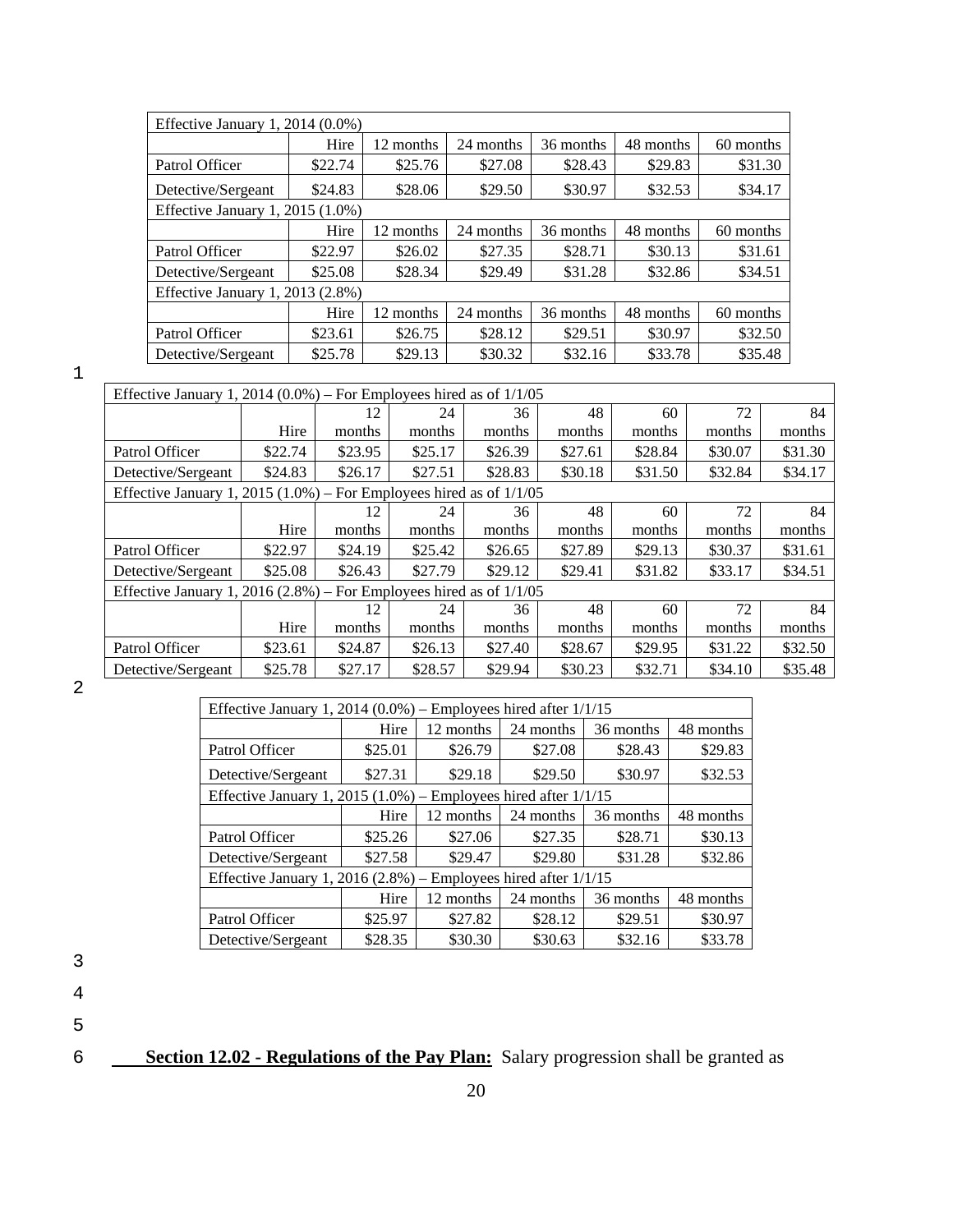follows:

a) Pay Progression. Step increases shall be granted upon completion of one (1) year periods of service, until the top step is reached.

New employees hired on or after January 1, 1997 shall receive a step increase every twelve (12) months from their date of hire until reaching the top step.

b) Promotions. When an employee is promoted to a higher paying classification, he or she shall be placed at that step of the new classification which provides an increase in 8 pay of at least twenty five cents (\$0.25) per hour or more and shall thereafter progress step by step on the anniversary of the promotion until the top step of the classification is reached.

c) Demotion. When an employee is demoted to a lower pay classification, he or she shall, except as provided in Subsection (d) below, be placed at the step in the lower classification which provides a decrease in pay and shall thereafter progress step by step on the employee's anniversary date which he or she had in the classification from which he or she was demoted until the top step of the classification is reached

d) Voluntary Demotion. A Patrol Sergeant requesting reassignment to a position with a lower pay grade shall have his or her salary frozen until such time as the salary range for the position of reassignment is modified and the salary for the applicable step exceeds the current salary. With the written approval of the Executive Committee, other employees requesting reassignment to a position with a lower pay grade may be voluntarily demoted as above. This provision shall apply only to employees who have completed their initial probationary period or promotional probationary period in the position they requested reassignment from.

e) Lateral Transfer. When an employee is transferred to an equal paying classification, he or she shall remain in the same pay step of the new classification and shall thereafter progress step by step on the employee's anniversary, which he or she had in the classification from which he or she laterally transferred from, until the top step of the classification is reached.

**Section 12.03 – Payday / Equal Pay Periods:** Salaries shall be paid bi-weekly. The salary shall be determined by taking the annual salary and dividing it by 26 pay periods or 27 pay periods, whichever is appropriate.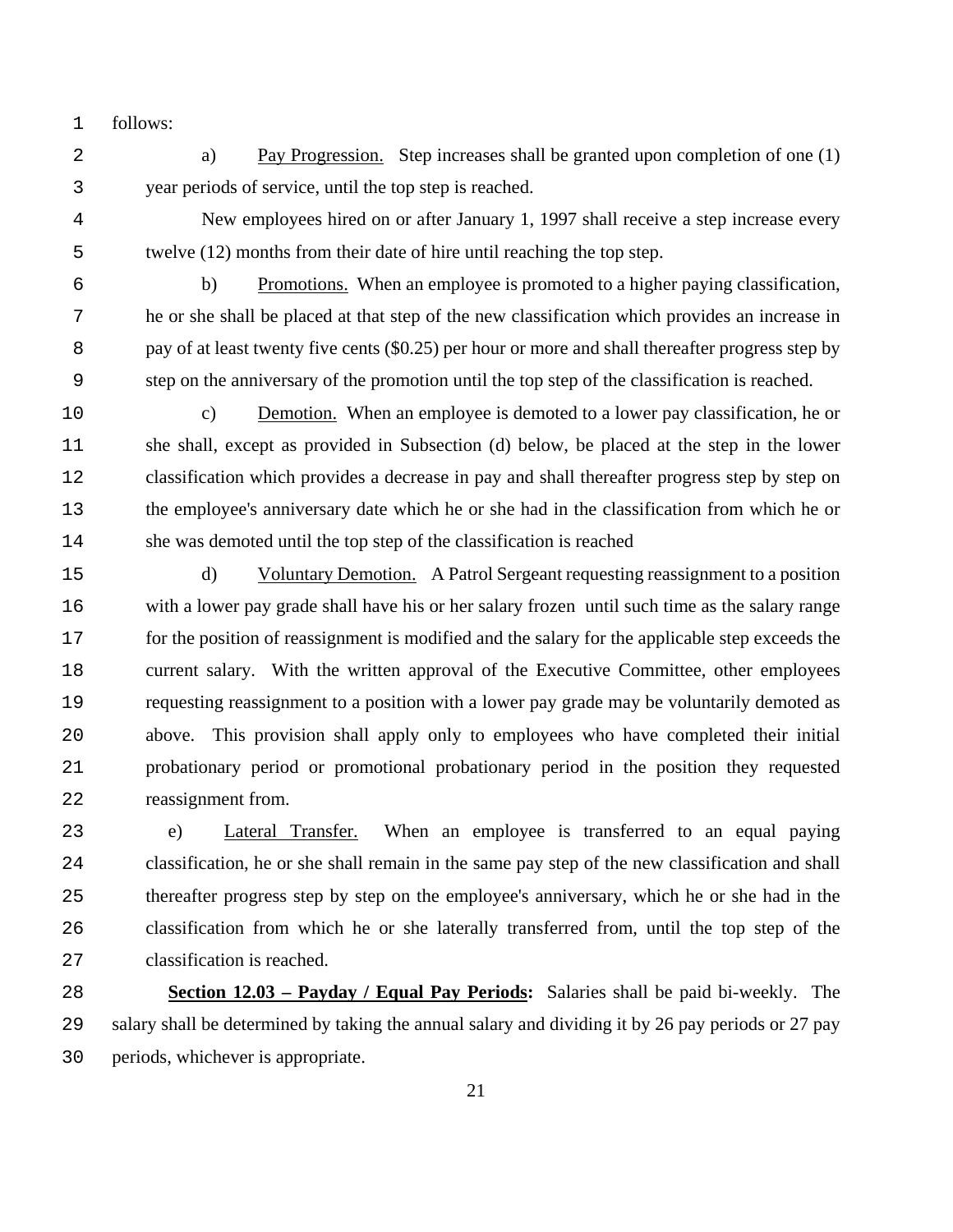**Section 12.04 - Pension Contributions:** The Employer shall pay to the Wisconsin Retirement System in lieu of an equal amount of the retirement contributions required to be deducted from each payment of earnings to participating employees, the full amount of such retirement contributions under s. 40.05 for employee classified as protective with social security. All such payment of contributions made by the Employer shall be reported to the Wisconsin Retirement System per s. 40.05.

Effective January 1, 2015, Employees hired prior to July 1, 2011, shall contribute the same amount towards the Wisconsin Retirement System as general occupation employees as determined under ss. 40.03(1)(e) and 40.05(1)(a) and the Wisconsin Department of Employee Trust Funds.

Employees hired on or after July 1, 2011 shall contribute the same amount towards the Wisconsin Retirement System as general occupation employees as determined by under s. 40.03(1)(e) and the Wisconsin Department of Employee Trust Funds.

**Section 12.05:** In the case of the creation of new bargaining unit positions, if the parties cannot reach agreement on the wage rate of a new position within one (1) month following the commencement of negotiations, the Employer shall then be free to fill the position in accordance with Section 7.06 at the wage rate it determines proper, provided however, that such wage rate is subject to retroactive revision upwards or downwards if so agreed to in subsequent negotiations.

If the County revises the official job description or job duties of any existing bargaining unit position, the County will notify the Association in writing of such revision and enclose a copy of the revised job description. In the event such revision amounts to a substantial change in the general duties of the position, the parties will, upon the written request of either party, meet to negotiate the wage rate of such position. If the negotiations under this section fail to produce an agreement, the parties will proceed to interest arbitration pursuant to Wisconsin Statutes 111.77 to have the impasse resolved.

**Section 12.06 - Direct Deposit**: The County will implement mandatory direct deposit of wages and all expense checks for all employees.

**Section 12.07 – Longevity**: Longevity pay of four dollars (\$4.00) for each full month of employment will be paid each January for service concluded on the preceding December 31. A full month of employment shall refer to any month in which an employee receives pay from the County for at least nine (9) work days. An employee receiving Worker's Compensation payments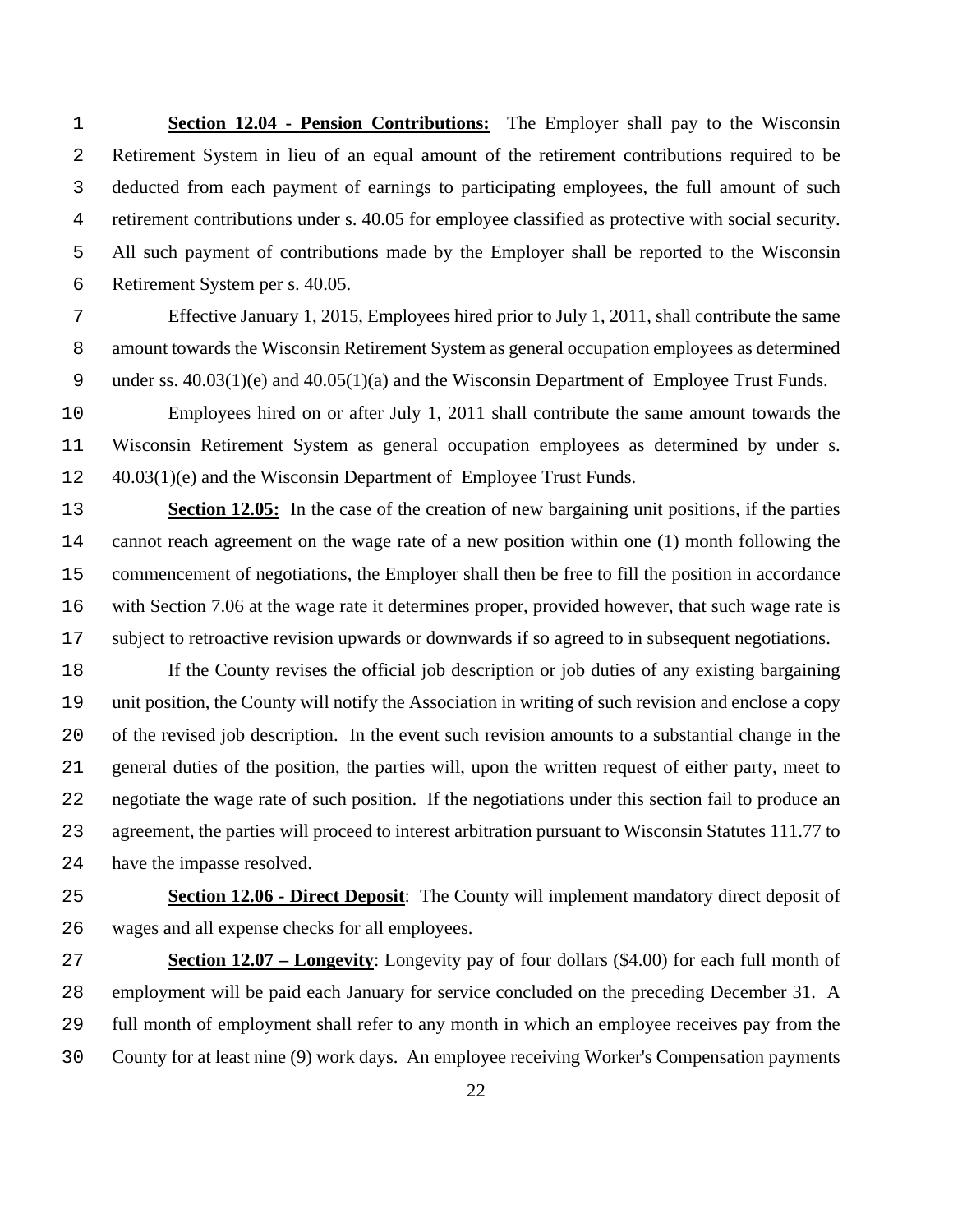for temporary-total or temporary-partial disability based on employment with the County will be considered as receiving pay from the County for the purposes of this Section. An employee on layoff or unpaid leave of absence exceeding thirty (30) continuous days shall receive a pro-rata amount of the total due under this provision based upon the number of months during the twelve (12) month period prior to the preceding December 31 that the employee received credit for a full month of employment. All longevity payments shall be to a tax-deferred account. **ARTICLE 13 - DEFERRED COMPENSATION PROGRAM Section 13.01:** Employees in the bargaining unit may participate in the County's deferred compensation program as long as the County continues the program for non-represented employees. **ARTICLE 14 - UNIFORM ALLOWANCE Section 14.01:** The Employer shall furnish the appropriate uniforms for each member of the bargaining unit in accordance with their respective job assignments. These uniforms are to be returned to the Sheriff of Ozaukee County upon separation from service. a) Employees who meet the requirements listed in Section 14.01(b) will be entitled to a clothing allowance of eighty-three dollars and thirty-three cents (\$83.33) , which will be accumulated in a drawing account and paid in the following manner (annual amount \$1,000.00 ): 21 1. Receipts for expenditures for clothing made within the twelve (12) calendar months prior to June 1 of each year are to be submitted on or before June 1 to the Finance Department. During that June, the County will reimburse such employee for such expenditures up to a maximum of five hundred dollars (\$500.00) . 2. Receipts for expenditures for clothing made within the twelve (12) calendar months prior to December 1 of each year are to be submitted on or before December 1 to the Finance Department. During that December, the County will reimburse such employee for such expenditures up to a maximum of five hundred dollars (\$500.00) .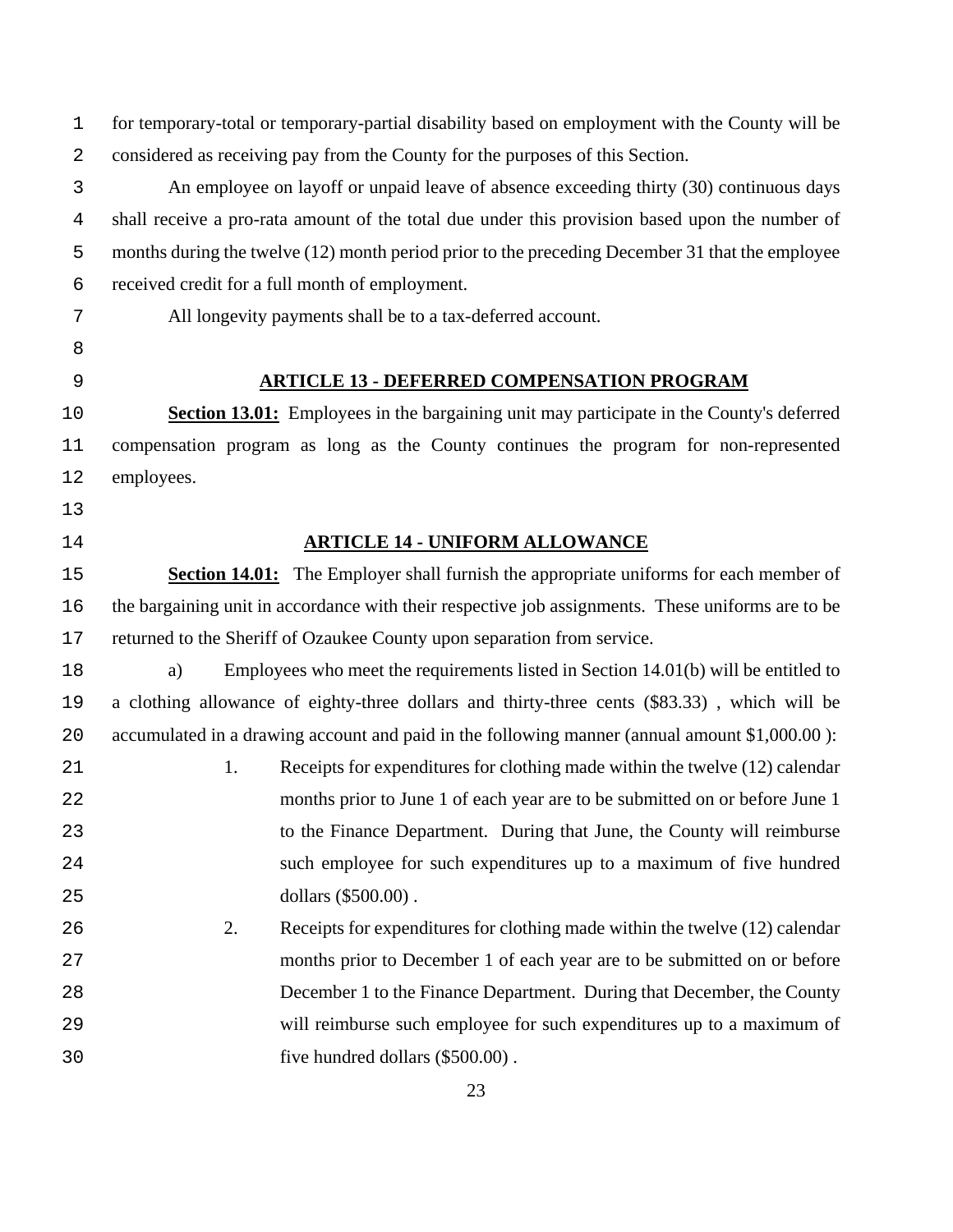| $\mathbf 1$    | b)            | Requirements for qualification for additional clothing allowance:                                   |
|----------------|---------------|-----------------------------------------------------------------------------------------------------|
| 2              |               | Duties require the employee to wear a business suit or similar attire for the<br>1.                 |
| 3              |               | performance of his or her regular work through the month.                                           |
| $\overline{4}$ |               | 2.<br>The employee is regularly classified as a Detective.                                          |
| 5              |               |                                                                                                     |
| 6              |               | <b>ARTICLE 15 - INSURANCE</b>                                                                       |
| 7              |               | <b>Section 15.01 - Hospital and Surgical Insurance:</b> The policy of furnishing group health       |
| 8              |               | insurance shall be as follows:                                                                      |
| $\mathsf 9$    | a)            | For full-time employees, hired before July 1, 2011, the Employer shall pay up to                    |
| 10             |               | eighty-nine percent (89%) of the premium cost of a single plan, a family plan or an employee plus   |
| 11             |               | one plan of group health insurance under the County's insurance plans offered. The employee will    |
| 12             |               | be required to pay the other eleven percent $(11\%)$ of the premium cost through payroll deduction. |
| 13             | b)            | For full-time employees, hired after July 1, 2011, the employee will be required to                 |
| 14             |               | pay a premium contribution equivalent to eleven percent (11%) plus a payment of earnings equal      |
| 15             |               | to the difference between the total Protective with Social Security contribution percentage and the |
| 16             |               | General contribution percentage, as approved by the Wisconsin Department of Employee Trust          |
| 17             |               | Funds under s. $40.03(1)(e)$ (5.0% in 2012) through payroll deduction. The Employer shall           |
| 18             |               | contribute the remainder of the premium cost of a single plan, a family plan or an employee plus    |
| 19             |               | one plan of group health insurance under the County's insurance plans offered.                      |
| 20             | $\mathbf{c})$ | An employee, hired after July 1, 2011, promoted to the Patrol Division, Detective                   |
| 21             |               | Bureau or to the position of Sergeant, per the guidelines in ARTICLE 24, shall pay a premium        |
| 22             |               | contribution equivalent to the amount contained in 15.01(a) above.                                  |
| 23             | d)            | Employees hired prior to January 1, 2015 retiring from the County at age fifty (50)                 |
| 24             |               | or later, with a minimum of twenty (20) years of continuous service with the County shall be        |
| 25             |               | entitled to a health insurance supplemental payment of five thousand dollars (\$5,000.00) up to the |
| 26             |               | minimum age at which Medicare begins. Employees will receive a pro-rated amount from date           |
| 27             |               | of retirement. Yearly amounts can be used for five (5) years at any time after age 50 or until      |
| 28             |               | Medicare eligible (maximum benefit of \$25,000).                                                    |
| 29             |               |                                                                                                     |
| 30             |               | <b>Section 15.02 - Retiree Health Insurance Benefit</b>                                             |
|                |               | 24                                                                                                  |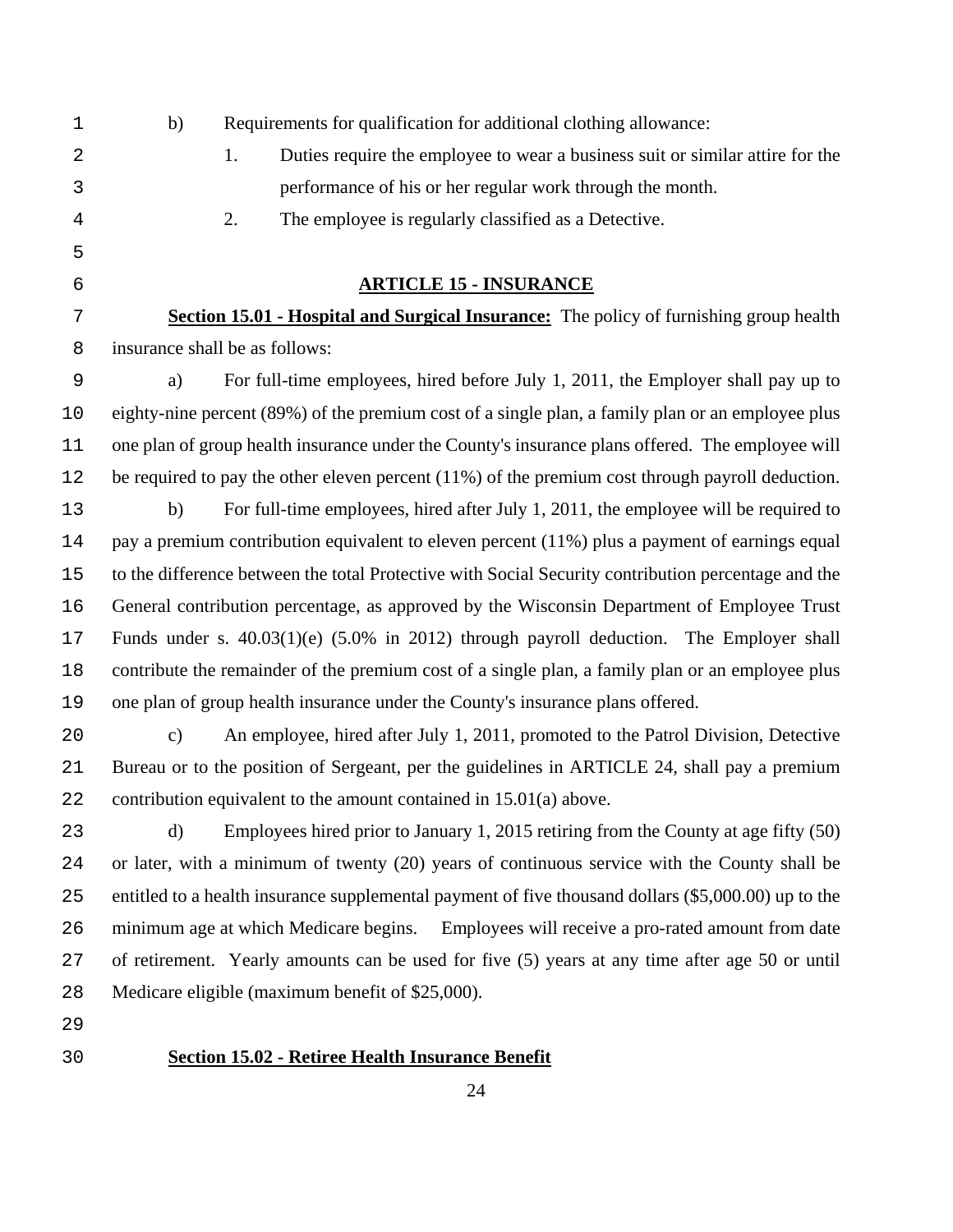- a) The Employer shall allow retired employees and/or the employees spouse to participate in the County's health insurance plan for retirees until the earliest of the following:
- 1. The retiree becomes eligible for Medicare unless eligible for the benefit set forth below.
- 2. The retiree's death provided, however, the spouse may continue to participate in the County's health insurance plan.
- 3. The retiree obtains other employment and obtains health care benefits from the new employer, or obtains health care benefits from some other source. However, if the health care benefits provided by another employer or some other source are no longer available to the retiree, or the retiree desires to return to the County's program, the retiree may again participate in the County's program if the insurance carrier agrees to permit such participation.
- 4. The retiree does not make timely payments of the retiree's portion of the insurance premium. The retiree's portion must be paid to the County Human Resources Department by the 15th of the month prior to the month for which the premium is due.
- 
- b) In the event the retiree's spouse is not eligible for Medicare when the retiree's participation in the program ceases, the spouse may remain in the same group health plan provided by the County until eligible for Medicare, solely at the expense of the spouse, provided that the spouse pays the monthly premium in advance to the County, as provided in Section 15.02(a)(4).

23 c) If an employee terminates employment with the County at age fifty (50) or older but does not receive a retirement benefit from the Wisconsin Retirement System, or if an employee who is fifty (50) years of age or older takes an early retirement, such terminated employee or retiree will, at a future date, be eligible for the health care benefit payment referred to in Section 15.02 above when such terminated employee receives a retirement benefit from the Wisconsin Retirement System, or when such retiree reaches the statutory normal retirement age, provided that such terminated employee or retiree meets all the other eligibility requirements in Section 15.02 for such payment, and provided that such terminated employee or retiree contributes an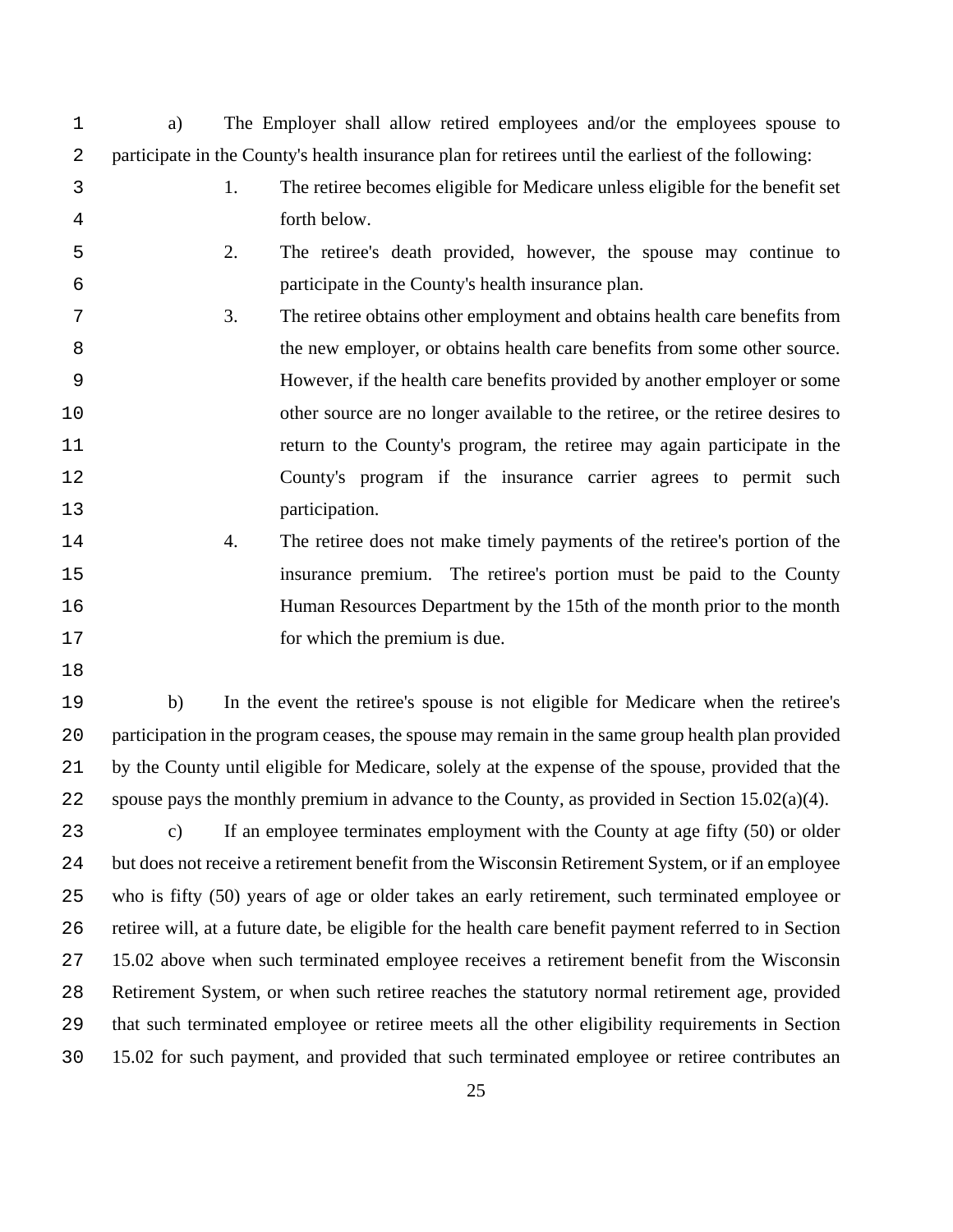amount to the fund on January 1st of each year after such termination or early retirement equal to the amount that he/she would have contributed to the fund on his/her behalf if they stayed in the bargaining unit.

The County will allow such terminated employee or retiree to continue in the health insurance program offered by the County provided that such terminated employee or retiree pays the full monthly premium to the County by the 15th of the month prior to the month for which the premium is due, or such terminated employee or retiree may be dropped from the County's program. Such terminated employees or retirees who do not maintain their health insurance coverage with the County shall be eligible for the health insurance benefit payment referred to in Section 15.02 at a later time only if the insurance carrier agrees to permit the employee to participate in the insurance program after such break in coverage.

Such terminated employees or retirees who do not wish to continue their contributions to the fund, shall forfeit and waive the benefits provided for in Section 15.02, and shall forfeit and waive any claim to any longevity and/or formula payment referred to in Sections 15.02.

d) Employees who leave the bargaining unit except as set forth above shall forfeit any rights to the benefit enumerated in Section 15.02.

e) Each year in January the County shall be provided a printout from the Association identifying the total amount of money available in the fund as of December 31st of that year, the amount of the County contribution to be paid into the fund on each January 1 after the interest has been applied to the balance, and the projected payments from the fund.

f) Employees who have accumulated sick leave pursuant to Article 16 shall be allowed to use the payment for such accumulated sick leave as provided in Section 18.10 toward their health insurance premiums at retirement as a supplement to cover the balance of the premium not paid for pursuant to this Section. In the event there is a balance in the accumulated sick leave account under Section 18.10 when the retiree becomes eligible for Medicare, such balance can be used as a payment toward Medicare Supplemental insurance carried through the County program. g) Effective January 1, 1994, the employer shall make available an IRS Section 125

Premium Conversion Option Program for employees in the bargaining unit to cover the employees' health insurance premium costs, un-reimbursed medical expenses and child care expenses.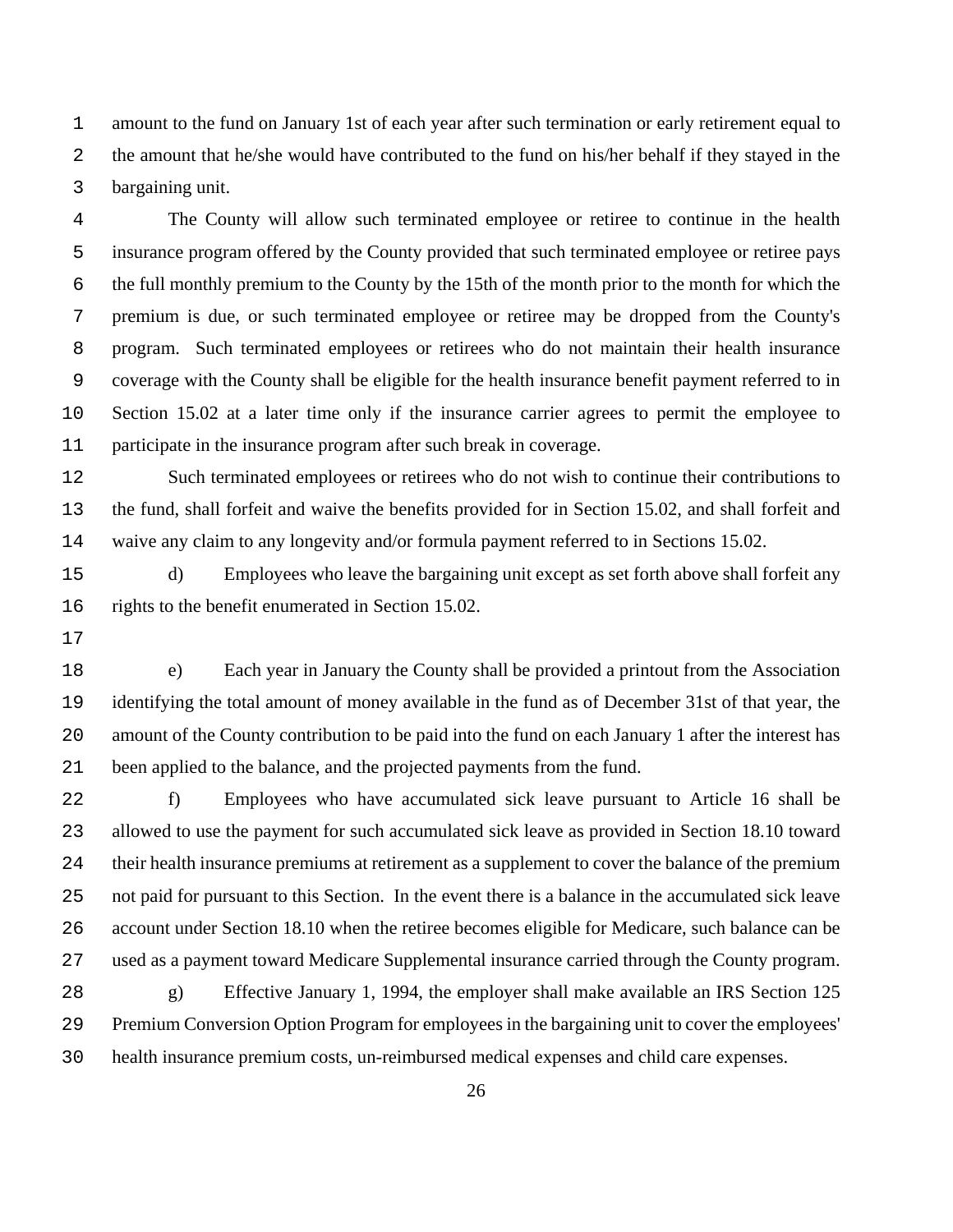**Section 15.03 - False Arrest:** The Employer shall furnish personal liability insurance covering false arrest and false service.

**Section 15.04 - Life Insurance:** The Employer will provide group life insurance. The amount of coverage shall be based on each full-time employee's straight-time annual salary rounded off to the next higher one thousand dollars (\$1,000.00). Employees will be eligible for this benefit upon completion of six (6) full months of employment. Employees are required to execute all necessary forms as a condition of participating in the benefit

**Section 15.05 - Long-Term Disability Insurance:** Employees may, on an individual basis, obtain additional coverage, provided that the cost for any said additional coverage is paid by the employee. Employees may be required to prove insurability. The Employer shall provide group long-term disability insurance. Eligibility, benefits and other coverage provisions shall be as provided in the master insurance agreement. The following is a general summary description of such provisions:

(A monthly benefit of sixty percent [60%] of the monthly salary, with a maximum of seven hundred fifty dollars [\$750.00], but coordinated with other benefits so that the overall maximum amount received, including benefits from this insurance and any benefits from sick leave, Worker's Compensation, primary and family social security and any pension or group disability income plan sponsored by or made available through the County, shall be seventy percent [70%] of the employee's monthly salary. Employees are eligible for this insurance upon completion of six [6] full months of employment. There is a waiting period of ninety [90] consecutive days for sickness and accidents. Benefits payable as a result of sickness may be continued for five [5] years, if a member is totally or partially disabled after attainment of age sixty-nine [69], the benefit period will be one year.)

An employee receiving long term disability insurance will be considered as receiving pay from the County for the purposes of this Section.

**Section 15.06 - Worker's Compensation:** The County shall continue to pay insurance premiums as provided above, unless the premium is waived by the insurance company, on behalf of employees who are receiving Worker's Compensation payments for temporary-total or temporary-partial disability based on employment with the County.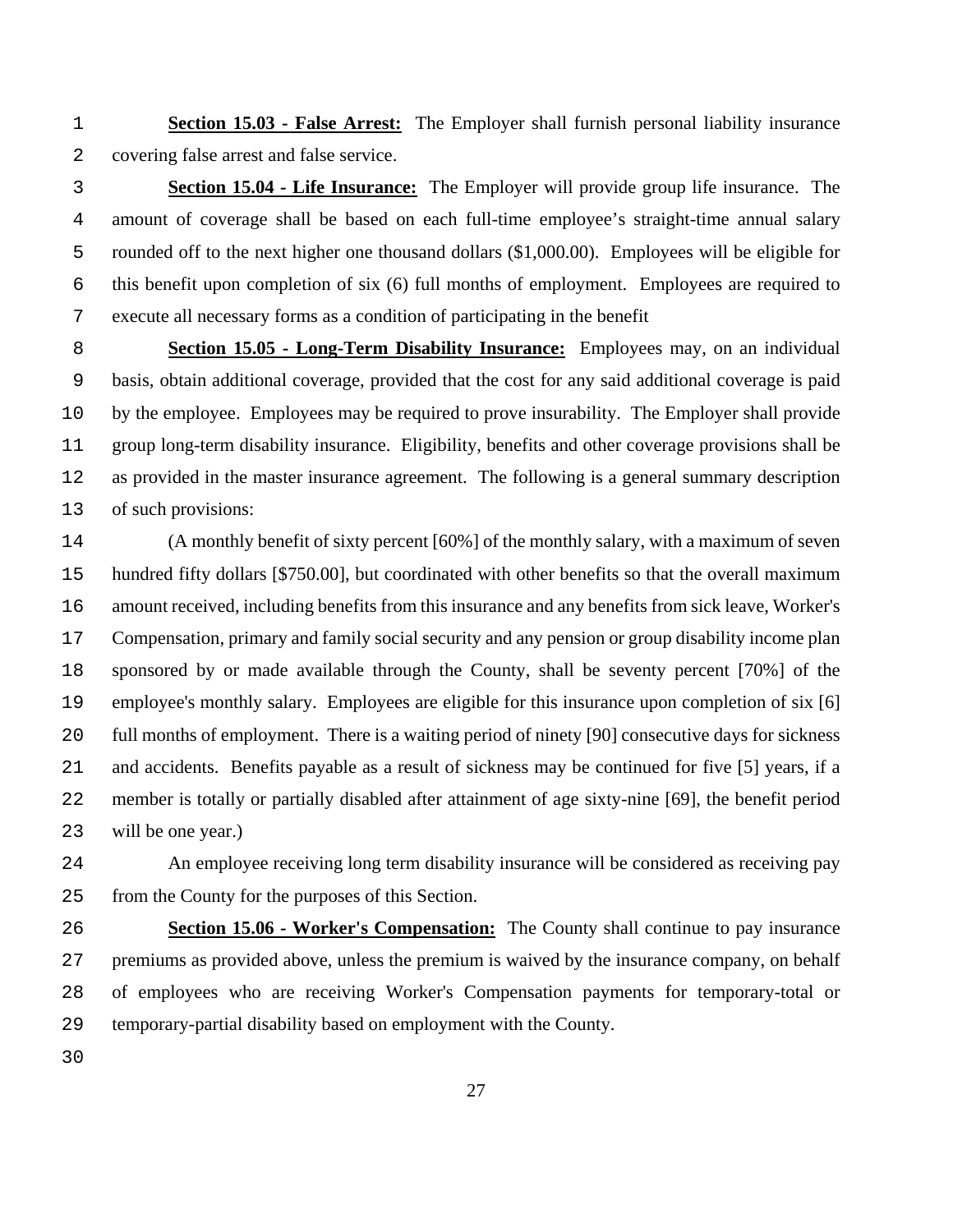| 1                                                    | <b>ARTICLE 16 - HOLIDAYS</b>                                                                                |                                                                                   |  |  |  |  |
|------------------------------------------------------|-------------------------------------------------------------------------------------------------------------|-----------------------------------------------------------------------------------|--|--|--|--|
| $\overline{2}$                                       | <b>Section 16.01:</b> Each employee shall receive the following paid holidays each year:                    |                                                                                   |  |  |  |  |
| 3<br>$\overline{4}$<br>5<br>$\overline{6}$<br>7<br>8 | New Year's Day<br><b>Memorial Day</b><br>Labor Day<br>Day before Christmas Day<br>Day before New Year's Day | <b>July Fourth</b><br>Thanksgiving Day<br>Day after Thanksgiving<br>Christmas Day |  |  |  |  |
| 9                                                    | Section 16.02 - Off Day: If an employee is not scheduled to work on a holiday, he or she                    |                                                                                   |  |  |  |  |
| 10                                                   | shall receive, in addition to their wages, pay for the holiday.                                             |                                                                                   |  |  |  |  |
| 11                                                   | Section 16.03 - Regular Workday: If an employee is regularly scheduled to work on a                         |                                                                                   |  |  |  |  |
| 12                                                   | holiday, he or she shall be paid at the rate of time and one-half $(1-1/2)$ for all such hours worked       |                                                                                   |  |  |  |  |
| 13                                                   | and shall also receive holiday pay as provided in Section 16.02.                                            |                                                                                   |  |  |  |  |
| 14                                                   | Section 16.04 - Overtime: If an employee works overtime on a holiday, he or she shall                       |                                                                                   |  |  |  |  |
| 15                                                   | be paid at the rate of double time $(2x)$ for all such hours worked and shall also receive holiday pay      |                                                                                   |  |  |  |  |
| 16                                                   | as provided in Section 16.02.                                                                               |                                                                                   |  |  |  |  |
| $17$                                                 | Section 16.05 - Holiday Time Off: At the discretion of the Sheriff, employees working a                     |                                                                                   |  |  |  |  |
| 18                                                   | (5-2) schedule may, in lieu of the additional pay provided in Section 16.02, be allowed time off            |                                                                                   |  |  |  |  |
| 19                                                   | with pay on any of the above holidays which fall on one of their regular workdays.                          |                                                                                   |  |  |  |  |
| 20                                                   |                                                                                                             |                                                                                   |  |  |  |  |
| 21                                                   | <b>ARTICLE 17 - VACATIONS</b>                                                                               |                                                                                   |  |  |  |  |
| 22                                                   | <b>Section 17.01:</b> Employees shall accrue vacation, based on the schedule below. Accruals                |                                                                                   |  |  |  |  |
| 23                                                   | will be credited to the employee on the first pay period of the month. Employees must be paid ten           |                                                                                   |  |  |  |  |
| 24                                                   | (10) or more days per month to be eligible for the accrual No vacation leave may be taken during            |                                                                                   |  |  |  |  |
| 25                                                   | the first year of employment.                                                                               |                                                                                   |  |  |  |  |
| 26                                                   |                                                                                                             |                                                                                   |  |  |  |  |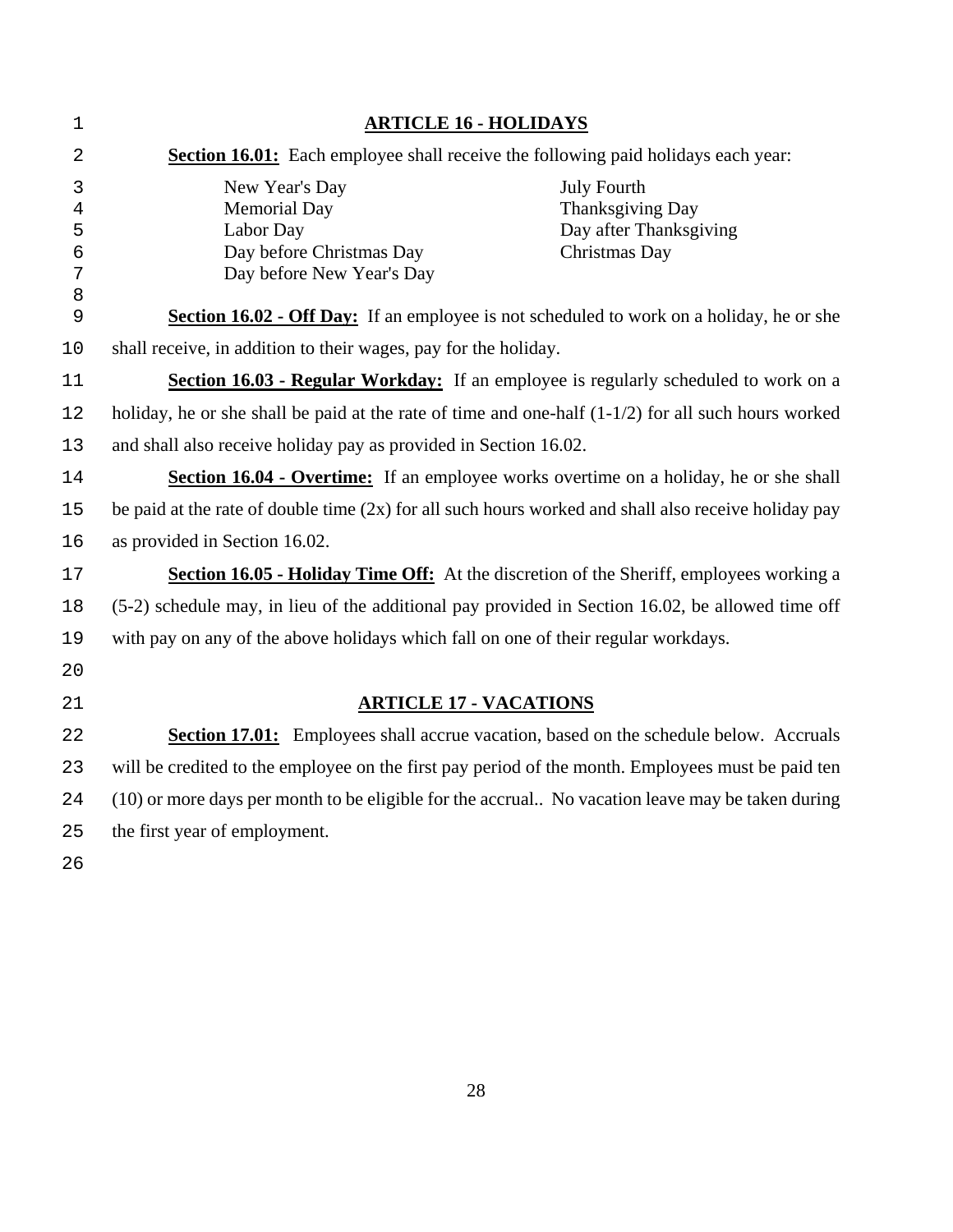For Employees Hired After July 1, 2011

| Upon Completion of:                                                                              |                                                                                                                                                                                                                                                     |                                                                                                                                            |                                                                                                                                |                                                                                                                                                                                                                            |                                                                                                                              | MAXIMUM ACCRUAL                                                                                                                                                                                                                                                                                                                                                                                                                                                                                                                                                                                                                                                                                                                                                                                                                                |
|--------------------------------------------------------------------------------------------------|-----------------------------------------------------------------------------------------------------------------------------------------------------------------------------------------------------------------------------------------------------|--------------------------------------------------------------------------------------------------------------------------------------------|--------------------------------------------------------------------------------------------------------------------------------|----------------------------------------------------------------------------------------------------------------------------------------------------------------------------------------------------------------------------|------------------------------------------------------------------------------------------------------------------------------|------------------------------------------------------------------------------------------------------------------------------------------------------------------------------------------------------------------------------------------------------------------------------------------------------------------------------------------------------------------------------------------------------------------------------------------------------------------------------------------------------------------------------------------------------------------------------------------------------------------------------------------------------------------------------------------------------------------------------------------------------------------------------------------------------------------------------------------------|
| Hire Date                                                                                        | 40.00                                                                                                                                                                                                                                               | hours                                                                                                                                      | 8.89                                                                                                                           | hours                                                                                                                                                                                                                      | 80.00                                                                                                                        | hours                                                                                                                                                                                                                                                                                                                                                                                                                                                                                                                                                                                                                                                                                                                                                                                                                                          |
|                                                                                                  |                                                                                                                                                                                                                                                     | hours                                                                                                                                      |                                                                                                                                | hours                                                                                                                                                                                                                      |                                                                                                                              | hours                                                                                                                                                                                                                                                                                                                                                                                                                                                                                                                                                                                                                                                                                                                                                                                                                                          |
|                                                                                                  |                                                                                                                                                                                                                                                     |                                                                                                                                            |                                                                                                                                |                                                                                                                                                                                                                            |                                                                                                                              | hours                                                                                                                                                                                                                                                                                                                                                                                                                                                                                                                                                                                                                                                                                                                                                                                                                                          |
|                                                                                                  |                                                                                                                                                                                                                                                     |                                                                                                                                            |                                                                                                                                |                                                                                                                                                                                                                            |                                                                                                                              | hours                                                                                                                                                                                                                                                                                                                                                                                                                                                                                                                                                                                                                                                                                                                                                                                                                                          |
|                                                                                                  |                                                                                                                                                                                                                                                     |                                                                                                                                            |                                                                                                                                |                                                                                                                                                                                                                            |                                                                                                                              | hours                                                                                                                                                                                                                                                                                                                                                                                                                                                                                                                                                                                                                                                                                                                                                                                                                                          |
|                                                                                                  |                                                                                                                                                                                                                                                     |                                                                                                                                            |                                                                                                                                |                                                                                                                                                                                                                            |                                                                                                                              | hours<br>hours                                                                                                                                                                                                                                                                                                                                                                                                                                                                                                                                                                                                                                                                                                                                                                                                                                 |
|                                                                                                  |                                                                                                                                                                                                                                                     |                                                                                                                                            |                                                                                                                                |                                                                                                                                                                                                                            |                                                                                                                              | hours                                                                                                                                                                                                                                                                                                                                                                                                                                                                                                                                                                                                                                                                                                                                                                                                                                          |
|                                                                                                  |                                                                                                                                                                                                                                                     |                                                                                                                                            |                                                                                                                                |                                                                                                                                                                                                                            |                                                                                                                              |                                                                                                                                                                                                                                                                                                                                                                                                                                                                                                                                                                                                                                                                                                                                                                                                                                                |
|                                                                                                  |                                                                                                                                                                                                                                                     |                                                                                                                                            |                                                                                                                                |                                                                                                                                                                                                                            |                                                                                                                              |                                                                                                                                                                                                                                                                                                                                                                                                                                                                                                                                                                                                                                                                                                                                                                                                                                                |
|                                                                                                  |                                                                                                                                                                                                                                                     |                                                                                                                                            |                                                                                                                                |                                                                                                                                                                                                                            |                                                                                                                              | <b>MAXIMUM ACCRUAL</b>                                                                                                                                                                                                                                                                                                                                                                                                                                                                                                                                                                                                                                                                                                                                                                                                                         |
| Hire Date                                                                                        | 40.00                                                                                                                                                                                                                                               | hours                                                                                                                                      | 13.34                                                                                                                          | hours                                                                                                                                                                                                                      | 120.00                                                                                                                       | hours                                                                                                                                                                                                                                                                                                                                                                                                                                                                                                                                                                                                                                                                                                                                                                                                                                          |
|                                                                                                  | 41.25                                                                                                                                                                                                                                               | hours                                                                                                                                      | 13.75                                                                                                                          | hours                                                                                                                                                                                                                      | 123.75                                                                                                                       | hours                                                                                                                                                                                                                                                                                                                                                                                                                                                                                                                                                                                                                                                                                                                                                                                                                                          |
| 6 Years of                                                                                       | 40.00                                                                                                                                                                                                                                               | hours                                                                                                                                      | 17.78                                                                                                                          | hours                                                                                                                                                                                                                      | 160.00                                                                                                                       | hours                                                                                                                                                                                                                                                                                                                                                                                                                                                                                                                                                                                                                                                                                                                                                                                                                                          |
|                                                                                                  | 41.25                                                                                                                                                                                                                                               | hours                                                                                                                                      | 18.34                                                                                                                          | hours                                                                                                                                                                                                                      | 165.00                                                                                                                       | hours                                                                                                                                                                                                                                                                                                                                                                                                                                                                                                                                                                                                                                                                                                                                                                                                                                          |
|                                                                                                  |                                                                                                                                                                                                                                                     |                                                                                                                                            |                                                                                                                                |                                                                                                                                                                                                                            |                                                                                                                              | hours                                                                                                                                                                                                                                                                                                                                                                                                                                                                                                                                                                                                                                                                                                                                                                                                                                          |
|                                                                                                  |                                                                                                                                                                                                                                                     |                                                                                                                                            |                                                                                                                                |                                                                                                                                                                                                                            |                                                                                                                              | hours                                                                                                                                                                                                                                                                                                                                                                                                                                                                                                                                                                                                                                                                                                                                                                                                                                          |
|                                                                                                  |                                                                                                                                                                                                                                                     |                                                                                                                                            |                                                                                                                                |                                                                                                                                                                                                                            |                                                                                                                              | hours                                                                                                                                                                                                                                                                                                                                                                                                                                                                                                                                                                                                                                                                                                                                                                                                                                          |
|                                                                                                  |                                                                                                                                                                                                                                                     |                                                                                                                                            |                                                                                                                                |                                                                                                                                                                                                                            |                                                                                                                              | hours                                                                                                                                                                                                                                                                                                                                                                                                                                                                                                                                                                                                                                                                                                                                                                                                                                          |
|                                                                                                  |                                                                                                                                                                                                                                                     |                                                                                                                                            |                                                                                                                                |                                                                                                                                                                                                                            |                                                                                                                              |                                                                                                                                                                                                                                                                                                                                                                                                                                                                                                                                                                                                                                                                                                                                                                                                                                                |
|                                                                                                  |                                                                                                                                                                                                                                                     |                                                                                                                                            |                                                                                                                                |                                                                                                                                                                                                                            |                                                                                                                              |                                                                                                                                                                                                                                                                                                                                                                                                                                                                                                                                                                                                                                                                                                                                                                                                                                                |
| Continuous employment shall not accrue during any period of layoff or unpaid leave of            |                                                                                                                                                                                                                                                     |                                                                                                                                            |                                                                                                                                |                                                                                                                                                                                                                            |                                                                                                                              |                                                                                                                                                                                                                                                                                                                                                                                                                                                                                                                                                                                                                                                                                                                                                                                                                                                |
|                                                                                                  |                                                                                                                                                                                                                                                     |                                                                                                                                            |                                                                                                                                |                                                                                                                                                                                                                            |                                                                                                                              |                                                                                                                                                                                                                                                                                                                                                                                                                                                                                                                                                                                                                                                                                                                                                                                                                                                |
|                                                                                                  |                                                                                                                                                                                                                                                     |                                                                                                                                            |                                                                                                                                |                                                                                                                                                                                                                            |                                                                                                                              |                                                                                                                                                                                                                                                                                                                                                                                                                                                                                                                                                                                                                                                                                                                                                                                                                                                |
| partial disability based on employment with the County will also accrue vacation leave for the   |                                                                                                                                                                                                                                                     |                                                                                                                                            |                                                                                                                                |                                                                                                                                                                                                                            |                                                                                                                              |                                                                                                                                                                                                                                                                                                                                                                                                                                                                                                                                                                                                                                                                                                                                                                                                                                                |
|                                                                                                  |                                                                                                                                                                                                                                                     |                                                                                                                                            |                                                                                                                                |                                                                                                                                                                                                                            |                                                                                                                              |                                                                                                                                                                                                                                                                                                                                                                                                                                                                                                                                                                                                                                                                                                                                                                                                                                                |
|                                                                                                  |                                                                                                                                                                                                                                                     |                                                                                                                                            |                                                                                                                                |                                                                                                                                                                                                                            |                                                                                                                              |                                                                                                                                                                                                                                                                                                                                                                                                                                                                                                                                                                                                                                                                                                                                                                                                                                                |
|                                                                                                  |                                                                                                                                                                                                                                                     |                                                                                                                                            |                                                                                                                                |                                                                                                                                                                                                                            |                                                                                                                              |                                                                                                                                                                                                                                                                                                                                                                                                                                                                                                                                                                                                                                                                                                                                                                                                                                                |
|                                                                                                  |                                                                                                                                                                                                                                                     |                                                                                                                                            |                                                                                                                                |                                                                                                                                                                                                                            |                                                                                                                              |                                                                                                                                                                                                                                                                                                                                                                                                                                                                                                                                                                                                                                                                                                                                                                                                                                                |
| month.                                                                                           |                                                                                                                                                                                                                                                     |                                                                                                                                            |                                                                                                                                |                                                                                                                                                                                                                            |                                                                                                                              |                                                                                                                                                                                                                                                                                                                                                                                                                                                                                                                                                                                                                                                                                                                                                                                                                                                |
| 13<br><b>Section 17.03:</b> Employees, with the approval of the Department Head, may in one year |                                                                                                                                                                                                                                                     |                                                                                                                                            |                                                                                                                                |                                                                                                                                                                                                                            |                                                                                                                              |                                                                                                                                                                                                                                                                                                                                                                                                                                                                                                                                                                                                                                                                                                                                                                                                                                                |
| 14<br>use as many hours of vacation leave as have been earned in a two (2) year period.          |                                                                                                                                                                                                                                                     |                                                                                                                                            |                                                                                                                                |                                                                                                                                                                                                                            |                                                                                                                              |                                                                                                                                                                                                                                                                                                                                                                                                                                                                                                                                                                                                                                                                                                                                                                                                                                                |
|                                                                                                  |                                                                                                                                                                                                                                                     |                                                                                                                                            |                                                                                                                                |                                                                                                                                                                                                                            |                                                                                                                              |                                                                                                                                                                                                                                                                                                                                                                                                                                                                                                                                                                                                                                                                                                                                                                                                                                                |
|                                                                                                  |                                                                                                                                                                                                                                                     |                                                                                                                                            |                                                                                                                                |                                                                                                                                                                                                                            |                                                                                                                              |                                                                                                                                                                                                                                                                                                                                                                                                                                                                                                                                                                                                                                                                                                                                                                                                                                                |
|                                                                                                  | 6 Years of<br>Continuous Employment<br>14 Years of<br>Continuous Employment<br>24 Years of<br>Continuous Employment<br>Upon Completion of:<br>Continuous Employment<br>14 Years of<br>Continuous Employment<br>24 Years of<br>Continuous Employment | 41.25<br>40.00<br>41.25<br>40.00<br>41.25<br>40.00<br>41.25<br>For Employees Hired Before July 1, 2011<br>40.00<br>41.25<br>40.00<br>41.25 | NORMAL WORK WEEK<br>hours<br>hours<br>hours<br>hours<br>hours<br>hours<br>NORMAL WORK WEEK<br>hours<br>hours<br>hours<br>hours | 9.17<br>13.34<br>13.75<br>17.78<br>18.34<br>22.23<br>22.92<br>22.23<br>22.92<br>26.67<br>27.50<br>day consistent with the terms set forth in Section 17.07.<br>absence in excess of thirty (30) consecutive calendar days. | MONTHLY ACCRUAL<br>hours<br>hours<br>hours<br>hours<br>hours<br>hours<br>MONTHLY ACCRUAL<br>hours<br>hours<br>hours<br>hours | 82.50<br>120.00<br>123.75<br>160.00<br>165.00<br>200.00<br>206.25<br>200.00<br>206.25<br>240.00<br>247.50<br>Employees may take one day of vacation and designate it to be used as a floating vacation<br>Employees receiving workers' compensation payments for temporary-total or temporary-<br>hours of their normal work day or normal work week which are unpaid.<br><b>Section 17.02:</b> No employee's vacation leave account shall contain more than twenty-four<br>(24) months credit. If at the end of a month an employee's vacation account already contains<br>twenty-four (24) months credit, such employee will not be granted additional credits for that<br><b>Section 17.04:</b> Vacation leave shall not be taken prior to the time it is accrued.<br><b>Section 17.05:</b> Selection of vacations will be made as follows: |

- 17 Employees will submit their vacation preferences on or before February 15th of each year, 18 and the Sheriff will post the vacation schedule on or before March 15th of each year.
- 19 **Section 17.06:** Any employee who terminates his or her employment for any reason,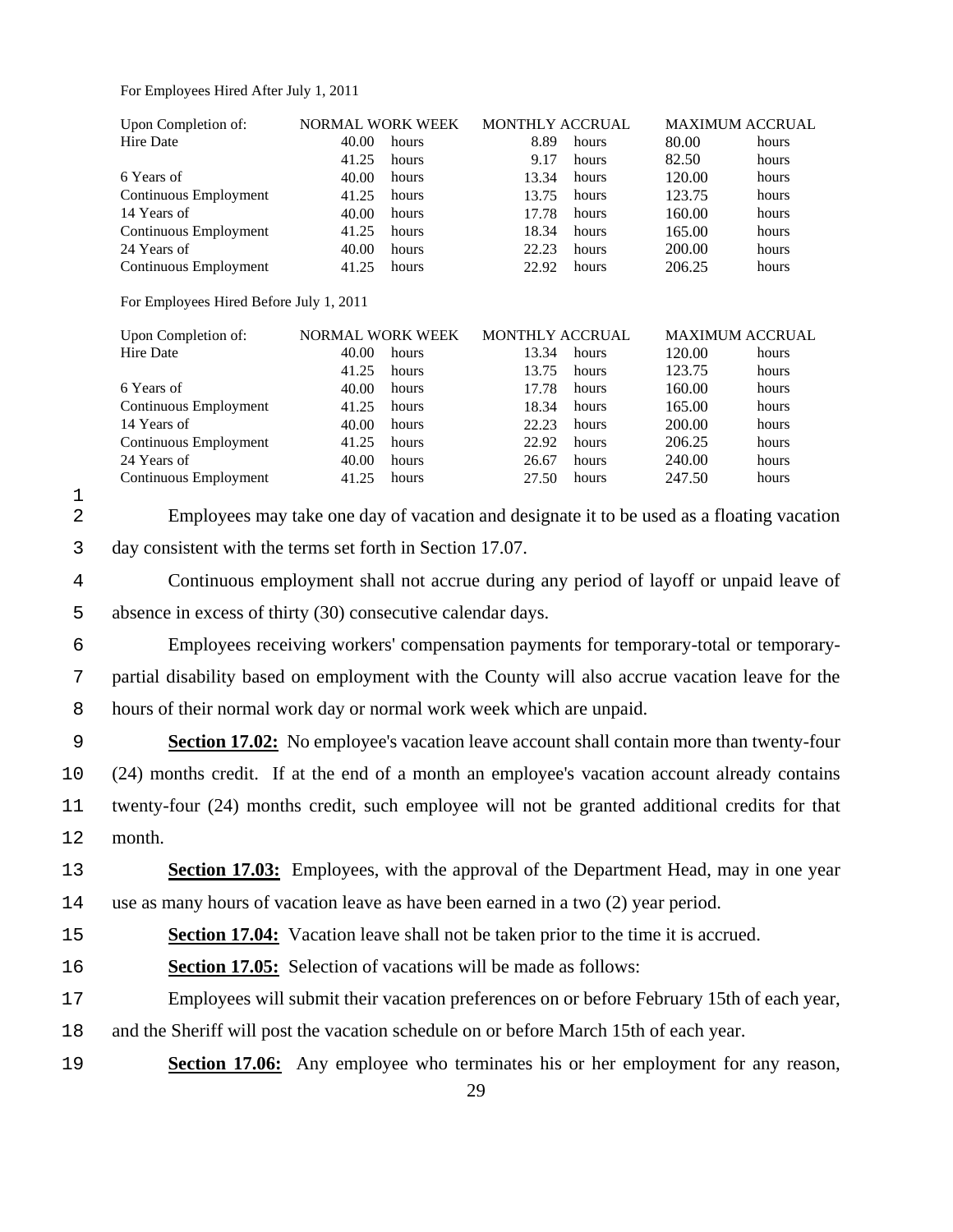except discharge or resignation, without giving at least two (2) weeks prior notice, will be paid for all accrued vacation leave, subject to a maximum of the number of hours of vacation leave that have been accrued by such employee in such employee's vacation leave account. There will be no accrual after the date of termination. Accrued vacation leave will be paid in a lump sum at the rate of pay in effect on the date of termination.

**Section 17.07:** In addition to the vacation leave provided for in Section 17.01, each employee who has completed one (1) year of continuous employment shall receive one (1) day off with pay per year, which day shall be identified as a "floating holiday". This day off must be taken within the employee's anniversary year and will be scheduled on at least ten (10) days prior notice, by mutual agreement between the employee and the Sheriff or, in the Sheriff's absence, the Officer in charge. The selection of the floating holiday referenced in this Section shall not be denied as a result of other scheduled vacation off-time.

- 
- 

### **ARTICLE 18 - SICK LEAVE**

**Section 18.01:** Employees shall accrue sick leave based on the schedule below. Accruals will be credited to the employee on the first pay period of the month. Employees must be paid ten (10) or more days per month to be eligible for the accrual:

| 19 |               | NORMAL WORK WEEK MONTHLY ACCRUAL MAXIMUM ACCRUAL |             |
|----|---------------|--------------------------------------------------|-------------|
| 20 | $40.00$ hours | 8.00 hours                                       | 96.00 hours |
| 21 | 41.25 hours   | 8.25 hours                                       | 99.00 hours |

Employees receiving workers' compensation payments for temporary-total or temporary-partial disability based on employment with the County will also accrue sick leave for the hours of their normal work day or normal work week, which are unpaid.

**Section 18.02:**

a) Unused sick leave can be accumulated to a maximum of one thousand two hundred (1,200) hours for forty (40) hour per week employees and one thousand two hundred thirty-seven and one-half (1237.50) hours for forty-one and one-quarter (41.25) hour per week employees. Any sick leave which is accumulated in excess of the hours referenced above shall be used as set forth in paragraph (b) below.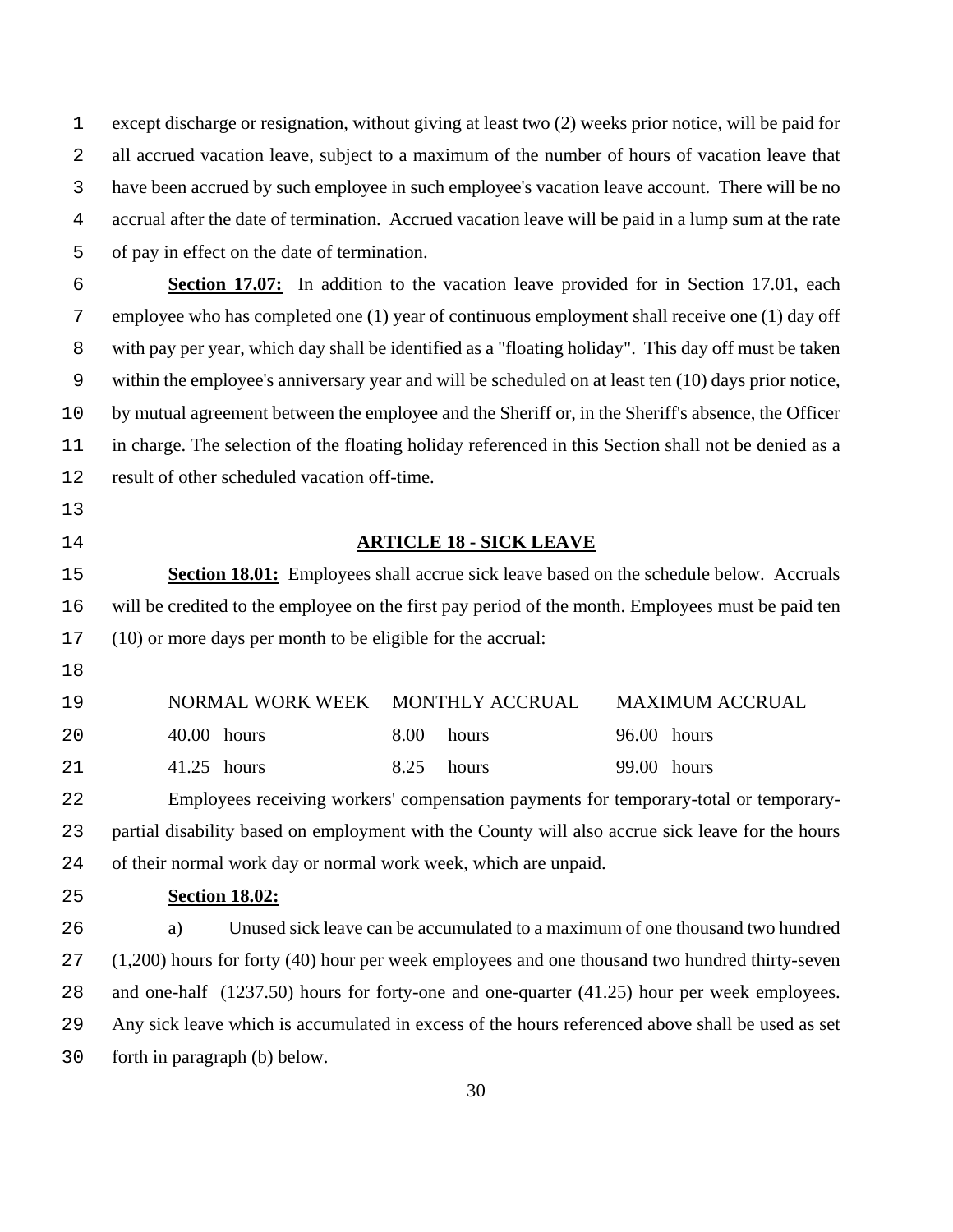b) The employee shall take the excess accumulated sick leave and apply it to the individuals retiree health fund account. The hours allocated would be converted to cash on the last day of employment when the employee retires and calculated at the rate in existence at the time of retirement. This money could only be dispersed for health insurance premiums for the retiree and/or dependents.

**Section 18.03:** Reasons for granting sick leave are:

a) When it is established that an employee is incapacitated for the performance of duty because of sickness or injury;

b) For employee's medical, dental or optical examination or treatment;

c) When a member of the immediate family of the employee (employee's parents, spouse, child, brother, sister or member of the immediate family living in the employee's home) requires the care and attendance of the employee because of sickness or injury; in such case, the maximum absence shall not exceed ten (10) working days.

d) When, through exposure to a contagious disease, the employee, by being at work, would jeopardize his or her fellow employees.

**Section 18.04:** Employees will complete an "Application for Leave" form immediately upon return to work. The Sheriff will approve the leave and forward the form to the Human Resources Director without delay.

**Section 18.05:** Medical certificates (reverse side of the "Application for Leave") will be required under the following conditions:

21 a) For absence in excess of three (3) working days;

b) For absence for short periods at frequent intervals and whenever there is reason to believe that the sick leave privilege is being abused. In such cases, a medical certificate will be required to support any further grant of sick leave regardless of duration.

# **Section 18.06:** Separation from employment, by resignation or for cause, shall cancel all unused accumulated sick leave allowance.

- **Section 18.07:** New full-time employees shall be unable to use paid sick leave for any absence during their initial six (6) months of employment.
- **Section 18.08:** In the event an employee is receiving Worker's Compensation payments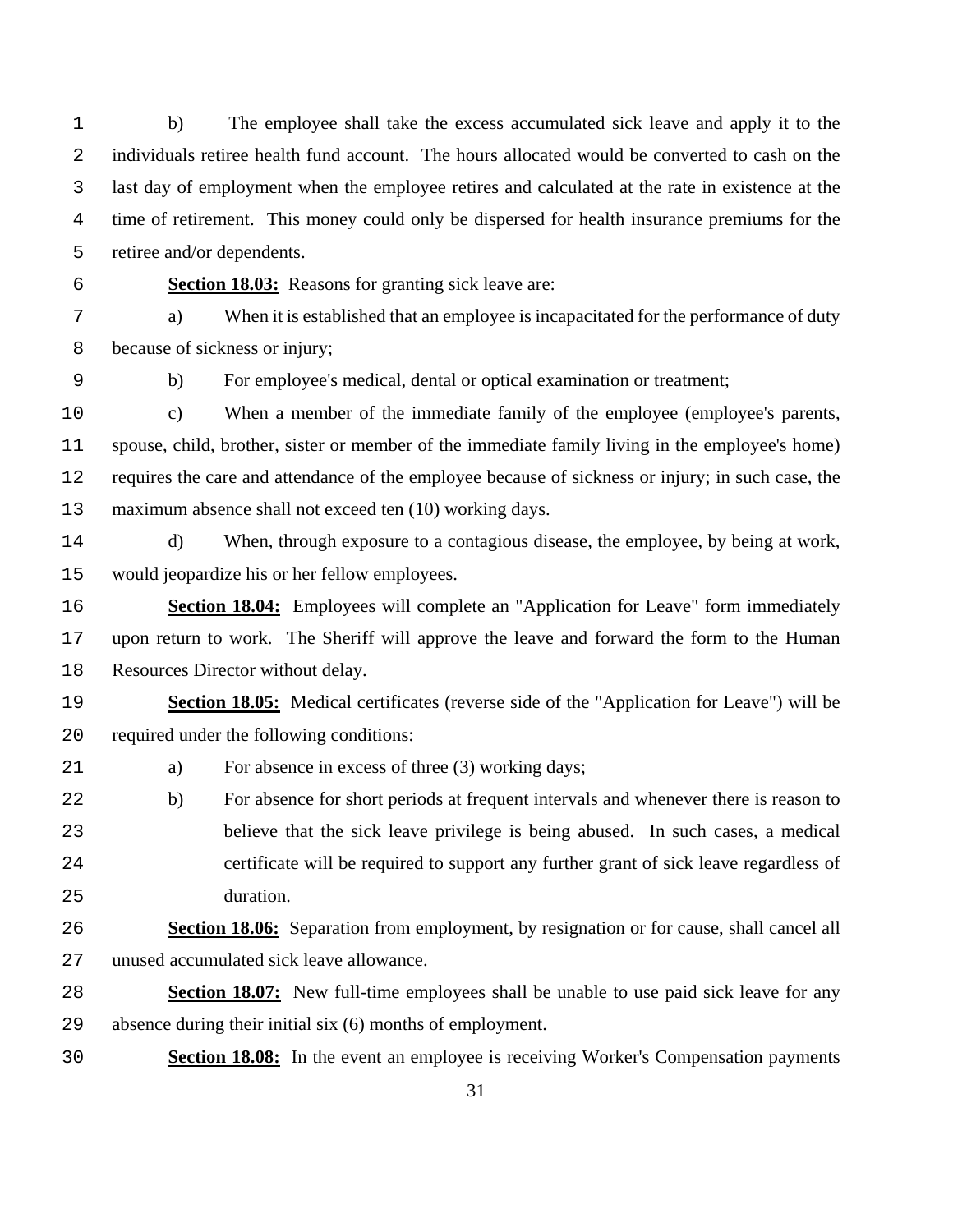for temporary-total or temporary-partial disability, an employee may elect to use up to a maximum of fifteen (15) days of sick leave per year to supplement, on a pro-rata basis, such Worker's Compensation payments, provided that the combination of Worker's Compensation payments, payments under the County's Long-Term Disability Insurance Policy and supplemental payments under this Section, shall not exceed eighty percent (80%) of the employee's regular pay.

**Section 18.09:** If an employee retires, dies or is employed by the County and fifty (50) years of age or older during the term of this Agreement and on the date of retirement or death has unused sick leave the Employer will place the employee's sick leave entitlement into a tax-deferred account for such employee or the employee's spouse and/or dependent children from which the employer will pay out the following.

11 Accumulated Sick Days:

| 12<br>13<br>14<br>15<br>16<br>17<br>18<br>19<br>20<br>21 | For employees hired after date of ratification, accumulated sick days shall accrue as<br>follows:    |
|----------------------------------------------------------|------------------------------------------------------------------------------------------------------|
| 22                                                       |                                                                                                      |
| 23                                                       | <b>ARTICLE 19 - FUNERAL LEAVE</b>                                                                    |
| 24                                                       | <b>Section 19.01:</b> Funeral leave shall be granted as follows:                                     |
| 25                                                       | A maximum of three (3) days for the death of a parent, step-parent, spouse, brother,<br>a)           |
| 26                                                       | sister, child, or relative living in the same household.                                             |
| 27                                                       | A maximum of one (1) day for the death of a brother-in-law, sister-in-law, son-in-<br>b)             |
| 28                                                       | law, daughter-in-law, parent-in-law, grandson, grand-daughter, or grand-parent.                      |
| 29                                                       | $\mathbf{c})$<br>If additional funeral leave days are needed, employees shall be allowed to use sick |
| 30                                                       | leave.                                                                                               |
| 31                                                       | <b>ARTICLE 20 - MILITARY LEAVE</b>                                                                   |
| 32                                                       | <b>Section 20.01:</b> Military leave shall be granted on the following basis:                        |
| 33                                                       | The Employer shall pay the difference between military pay and County pay for those<br>a)            |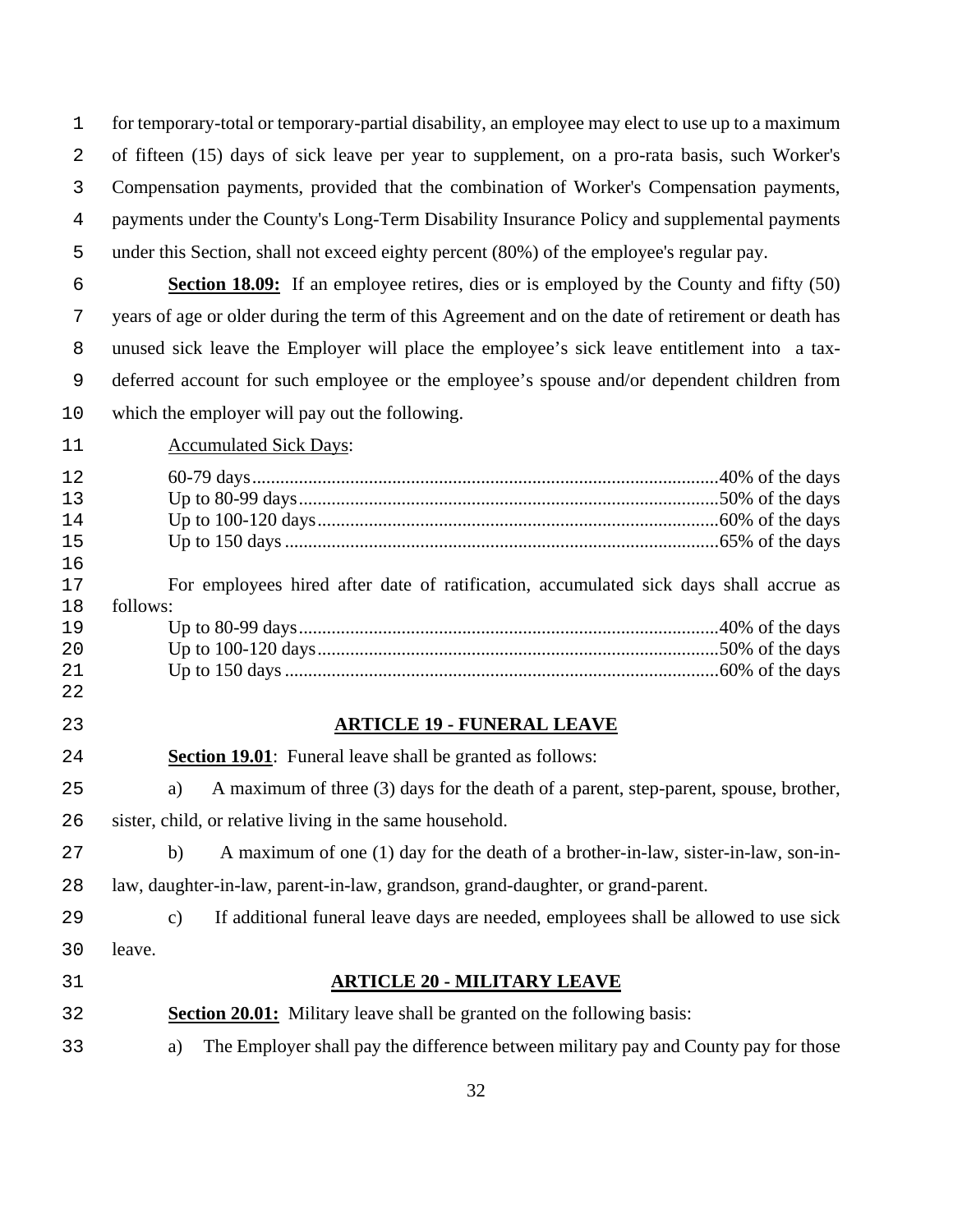employees who are required to fulfill military obligations as military reserve personnel, not to exceed two (2) weeks per year period.

b) Such employees may elect to use earned vacation time in lieu of the above.

#### **ARTICLE 21 - JURY DUTY**

**Section 21.01:** Employees who are required to serve as a juror during the employee's regular work hours will be paid the difference between the employee's regular wages and jury duty pay, including mileage (except mileage for jury duty in Federal Court). If the employee is excused from jury duty or completes jury duty prior to the end of the employee's regular work hours, the employee shall report for work as soon as possible after being released from jury duty. Such employee may elect to use vacation leave in lieu of the above for jury duty.

**Section 21.02:** If the employee is selected to serve as a juror on the same day the employee is scheduled to work a shift which is outside the hours of jury duty (a shift starting at 12:00 midnight following the jury duty shall be considered to be a shift on the same day as the jury duty), the employee will be considered to be working the day shift on that day. If the employee is excused from jury duty or completes jury duty prior to the end of the day shift, the employee shall report for work as soon as possible after being released from jury duty. An employee who is selected to serve as a juror on a day referred to above shall notify the Shift Commander on the day shift of this selection as soon as possible after being selected to serve as a juror.

- 
- 

#### **ARTICLE 22 - LEAVES OF ABSENCE**

**Section 22.01:** Employees may, at the discretion of the County, be granted an unpaid leave of absence, provided the employee makes prior application therefore. A leave of absence shall not be granted for the purpose of seeking other employment. All requests for unpaid leaves of absence shall be made in writing to the Sheriff.

**Section 22.02:** Employees who are unable to work because of illness or injury and who have exhausted all paid sick leave and other paid leave must apply for and be granted an unpaid leave of absence by the County or the employment relationship shall be terminated.

In the event an employee is receiving benefits from the County's Long-Term Disability Insurance Policy provided for in Section 15.05, such employee will be considered as receiving pay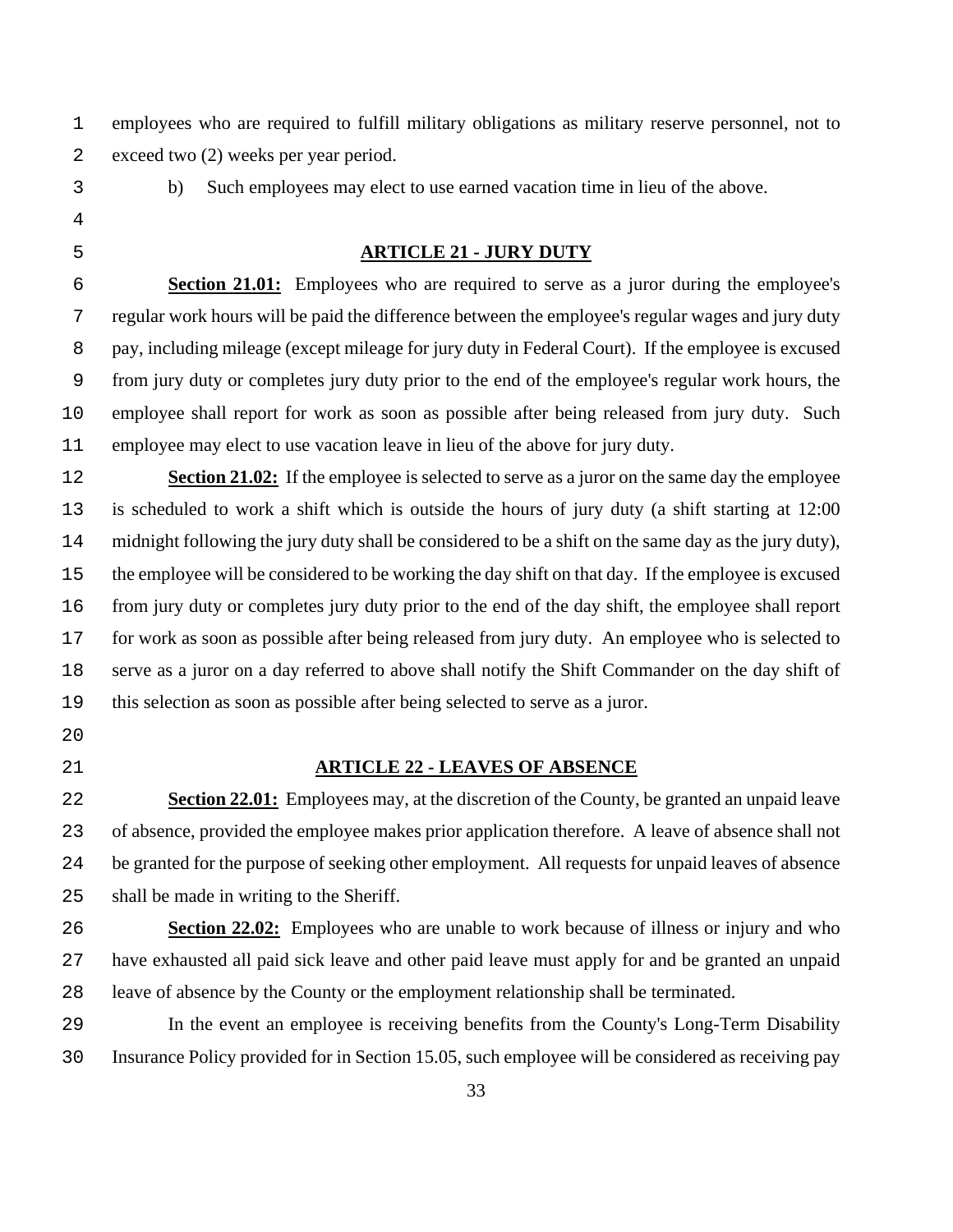from the County for a period of time from the date he or she begins receiving such insurance benefits which shall be determined by taking the number of days of accumulated sick leave remaining in such employee's account and projecting them forward on the basis of such employee's normal schedule. At the expiration of such period of time, such employee will no longer be considered as receiving pay from the County and must apply for an unpaid leave of absence as provided for above and upon receipt of satisfactory medical proof of disability, such employee will be granted an unpaid leave of absence for up to one year.

This Section shall not apply to employees who are receiving Worker's Compensation payments for temporary-total or temporary-partial disability based on employment with the County.

**Section 22.03:** During unpaid leaves of absence and commencing with the first complete calendar month of such leave, the County shall not pay any premiums for any insurance plan on behalf of the employee. The employee shall be allowed to continue in any insurance plan during such leave, provided the employee pays the full premium thereafter in advance to the County.

- 
- 

## **ARTICLE 23 - NO STRIKE - NO LOCKOUT**

**Section 23.01:** During the term of this Agreement, there shall be no lockouts, strikes, slowdowns, or other concerted work stoppages.

**Section 23.02:** In the event of any strike, slowdown, or other concerted work stoppage, the County shall notify the Association thereof and the Association shall immediately give notice to the employees involved that they are in violation of this Agreement and shall end such activity immediately.

## **ARTICLE 24 - PROMOTIONAL PROCEDURE GUIDELINES**

**Section 24.01:** The guidelines contained in paragraph A for promotions to bargaining unit positions will be adopted by the County Public Safety Committee. In the event these guidelines are revised, and the revisions are not agreed to by the Association, the job award for promotions will be as listed in paragraph B below:

## **A. Promotional Procedure**

Placement on the eligibility list will be based on the following scoring: one-half (2) weight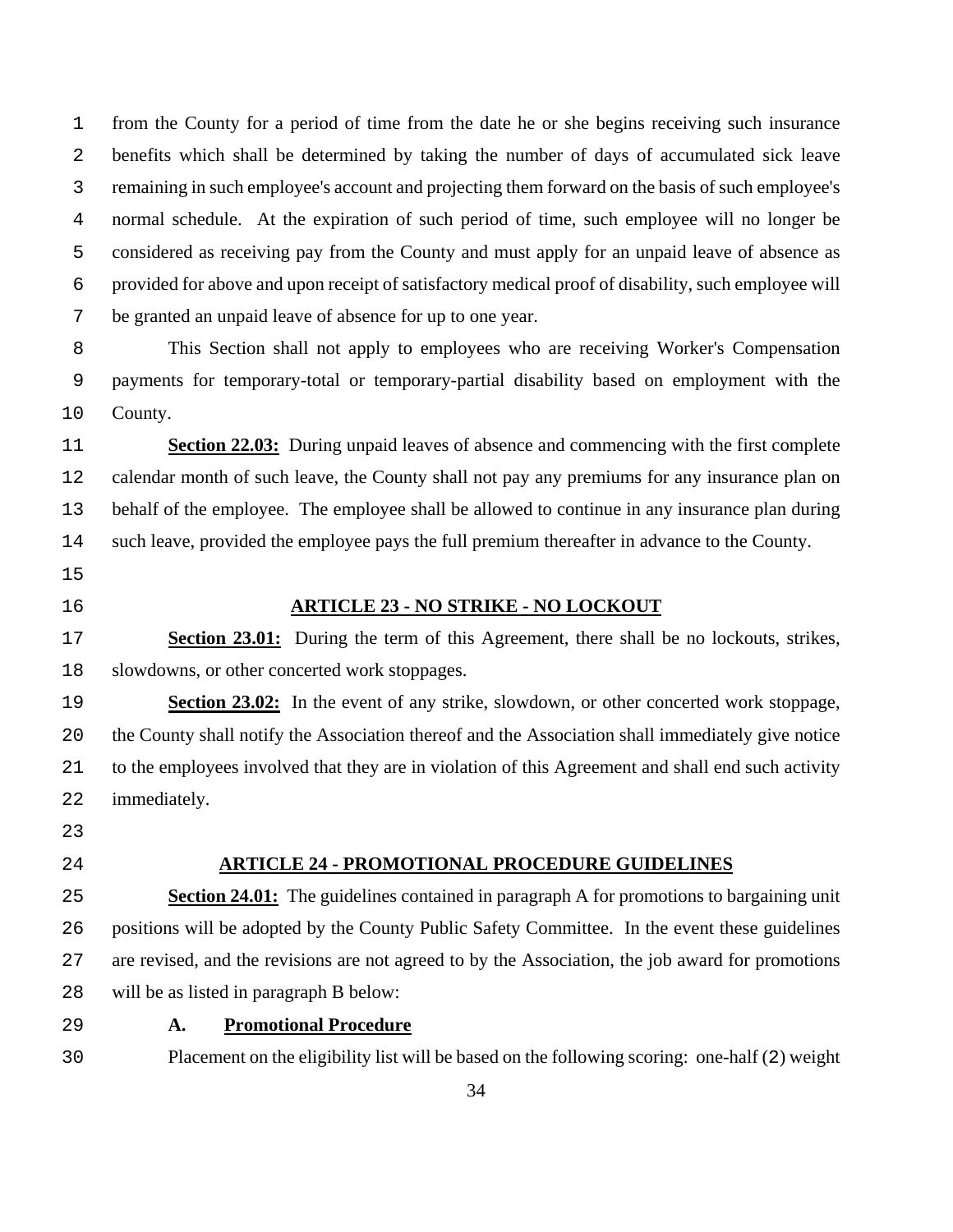given to the written examination score, and one-half (2) weight given to the oral examination score. In addition, for each full year of service, .125 of a point, to a maximum of three (3) points will be added to the resulting written examination/oral examination score.

Written examination score - Candidates must receive a score of seventy percent (70%) or higher on the written test to be eligible to participate in the oral examination. The Human Resources Director will handle the scoring of the written test and will initially indicate to the Sheriff and the Public Safety Committee whether the applicant passed or failed. The exact scores on the written examination will be disclosed to the Sheriff and the Public Safety Committee after the oral interview scores have been computed.

Oral examination score - Determined by averaging the scores of each Committee member, giving equal weight to each score, and then weighing the overall Committee score as fifty percent (50%) of the total, and the Sheriff's score as the remaining fifty percent (50%) of the total. Only the scores of those Committee members that were present and gave scores for the oral interviews of all the applicants for a particular eligibility list will be used to determine the average score of the Committee members. The Sheriff and the Committee members will score a particular applicant immediately after that applicant's oral examination and prior to the next applicant's oral examination. Candidates must receive a score of 70% or higher on the oral examination to be placed on the eligibility list.

An eligibility list shall remain in effect for a period of six (6) months, provided there are at least three employees remaining on that eligibility list.

Applicants will be placed on the eligibility list in the ranking order of their total scores, the applicant with the highest score being at the top of the list. The Sheriff has the option of selecting for the position any one of the top three applicants remaining on that eligibility list.

## **B. Job Award.**

The position shall be awarded on the basis of qualifications, skill and ability. In the event the qualifications, skill and ability of two (2) or more applicants are relatively equal, the position shall be awarded to the applicant with the greater seniority. Disputes over the person awarded the position may be processed through the grievance procedure.

In determining whether the qualifications, skills and ability of two (2) or more applicants are relatively equal, the County shall divide the total grade point difference between the top and bottom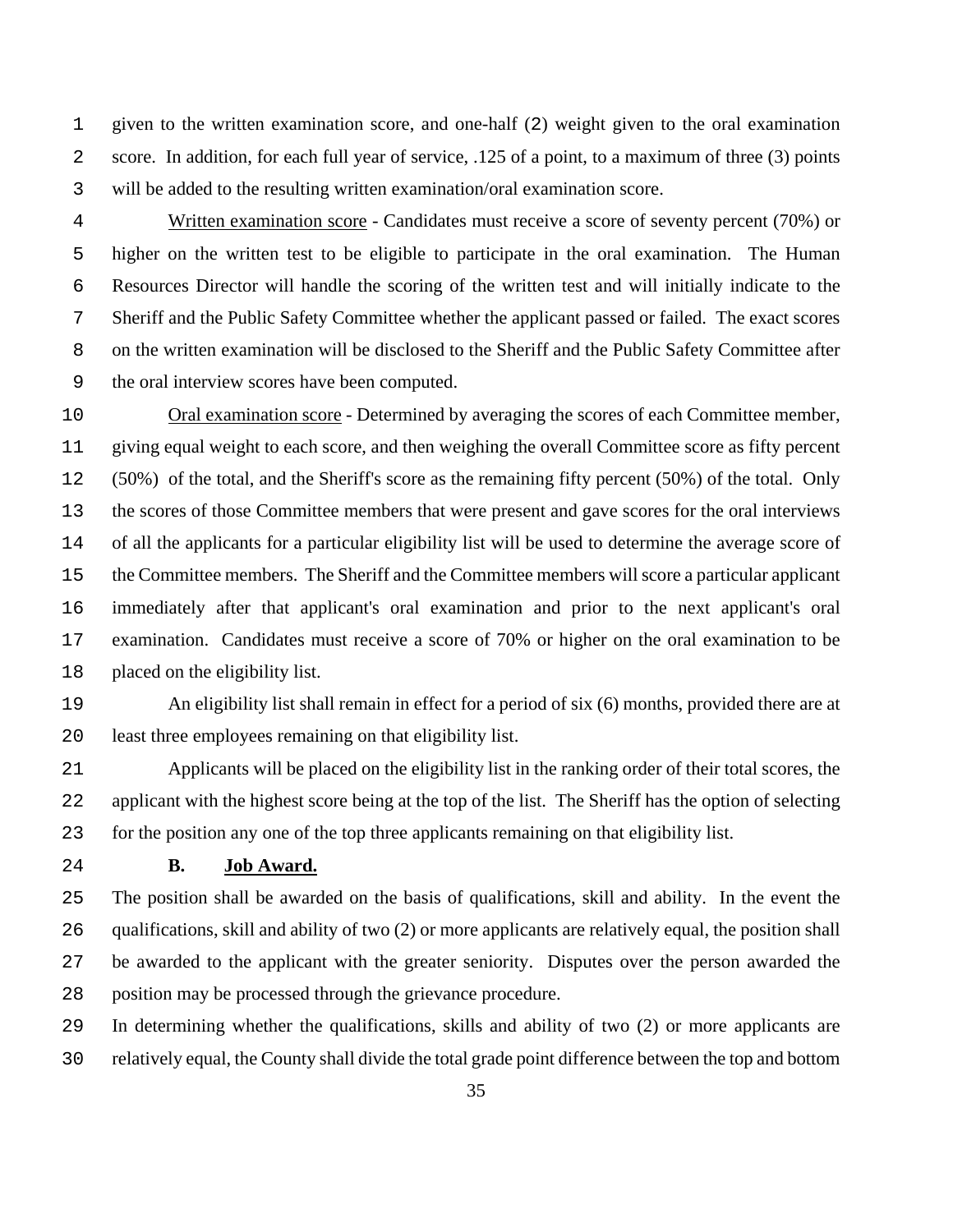passing final scores by the number of applicants who passed the examination to arrive at an average grade point differential. If the grade point differential between the final scores of the top two (2) or more applicants is less than or equal to the average grade point differential between the top and bottom passing final scores, the applicants will be considered relatively equal within the meaning of this section and the most senior applicant shall be awarded the position. The following example will illustrate this computation.

| 24 |              | Five (5) individuals have passed the written examination. The Applicants' final scores are |  |
|----|--------------|--------------------------------------------------------------------------------------------|--|
| 25 | as follows:  | <b>Final Scores</b>                                                                        |  |
| 26 | Applicant #1 | 85                                                                                         |  |
| 27 | Applicant #2 | 81                                                                                         |  |
| 28 | Applicant #3 | 83                                                                                         |  |
| 29 | Applicant #4 | 81                                                                                         |  |
| 30 | Applicant #5 | 76                                                                                         |  |

The difference between the top final score (85) and the bottom final score (76) is 9; 9 divided by the number of applicants (5) is 1.8. Thus, 1.8 is the average grade point differential. Since the grade point differential between applicant #1 and #3 is 2 points, applicant #1 and #3 are not considered relatively equal.

- 
- 

## **ARTICLE 25 - AMENDMENT AND SAVINGS CLAUSE**

**Section 25.01:** This agreement may not be amended, altered or added to except by the mutual consent of the parties in writing.

**Section 25.02:** If any Article of this Agreement or any addenda thereto shall be held invalid by operation of law or any tribunal of competent jurisdiction, the remainder of this Agreement and addenda shall not be affected thereby, and negotiations on the same subject matter shall be instituted as soon as possible to attempt to adjust such Article or addenda.

## **ARTICLE 26 - CONDITIONS OF AGREEMENT**

**Section 26.01:** This agreement constitutes the entire agreement between the parties and no verbal statements or agreements shall supersede any of its provisions.

**ARTICLE 27 - DURATION**